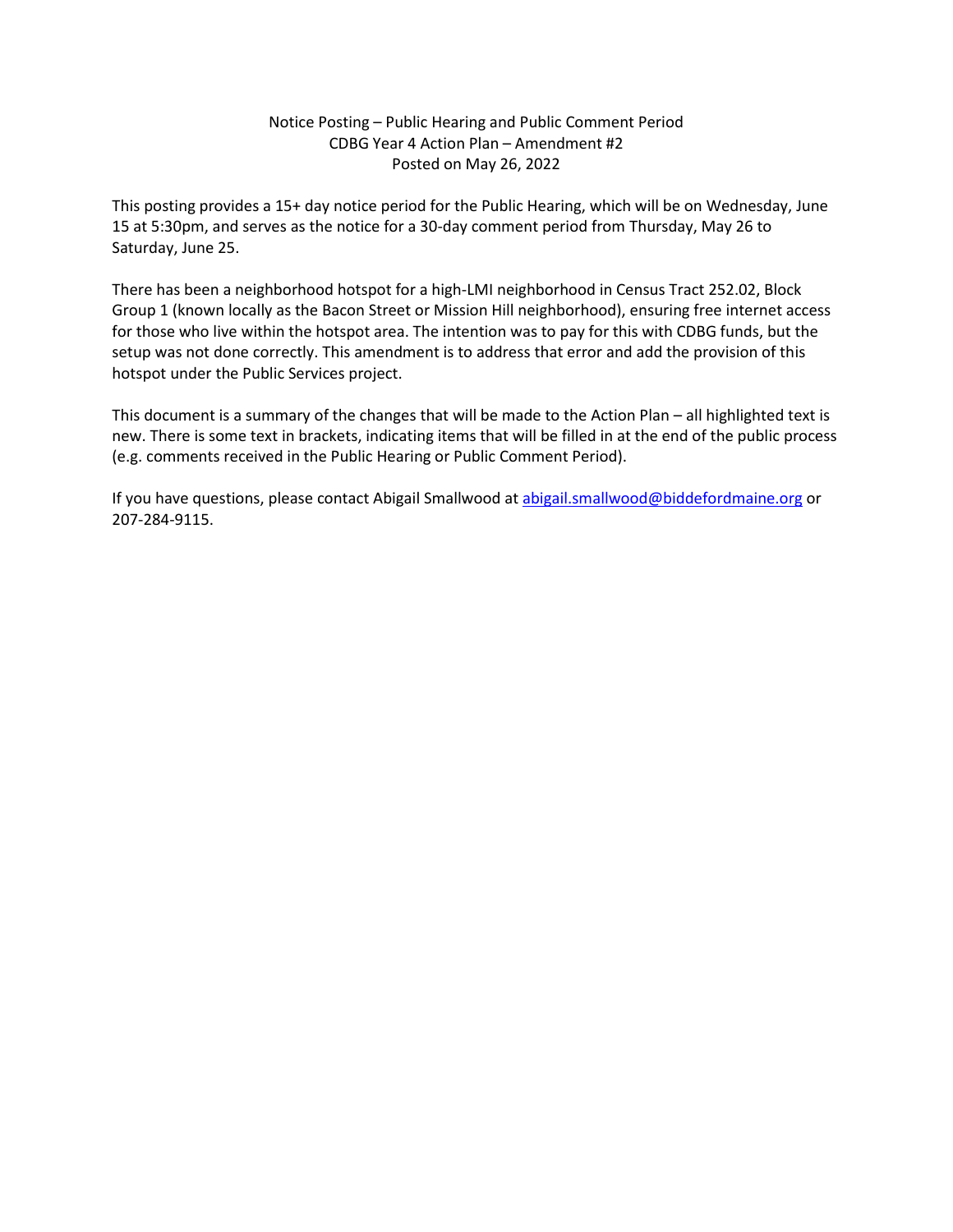This amendment is being made for several changes: 1a. expansions to the 2- to 4-unit residential rehabilitation program to allow applications from nonprofits both within and outside the designated Census tracts, 1b. to allow applications from eligible owner-occupied properties outside the designated Census tracts, and 2. reassigning a portion of funds from the rehabilitation program to ADA Accessibility Improvements at Biddeford City Hall, for removal of material and architectural barriers that restrict the mobility and accessibility of elderly or severely disabled persons to this public facility. In the Grantee Unique Appendices document, there is documentation to show the original rehabilitation program guidelines, supporting the expansion being made.

Second amendment to the Action Plan, made on [date]. There has been a neighborhood hotspot for a high-LMI neighborhood in Census Tract 252.02, Block Group 1 (known locally as the Bacon Street or Mission Hill neighborhood), ensuring free internet access for those who live within the hotspot area. The intention was to pay for this with CDBG funds, but the setup was not done correctly. This amendment is to address that error and add the provision of this hotspot under the Public Services project.

# **Executive Summary**

## **AP-05 Executive Summary - 24 CFR 91.200(c), 91.220(b)**

#### **1. Introduction**

In the 2021 Action Plan, the City will continue its service delivery through Meals on Wheels, the Apex Community Hub (46 Sullivan Street), and Seeds of Hope, and focus the rest of its funding on the Owner Occupied 2-4 Unit Multi Family Housing Rehab Program. The program will be delivered through a simplified, direct approach using the Citizen Advisory Committee, the two hubs, Biddeford Ready, and a mixture of staff to deliver programs that target the needs of Biddeford's core area.

In November 2020 Biddeford completed its ADA Self-Evaluation and Transition Plan updates. With many accessibility improvements needed in City Hall, some of the Year 4 Housing Rehabilitation Program funds will be diverted for this use.

A second amendment was made to support a hotspot for a high-LMI neighborhood, ensuring free internet access for those who live within the hotspot area. When the hotspot was originally installed, it was meant to be supported with CDBG funds, but the setup was not done correctly. This amendment is to address that error and add the hotspot into the Public Service project.

#### **2. Summarize the objectives and outcomes identified in the Plan**

This could be a restatement of items or a table listed elsewhere in the plan or a reference to another location. It may also contain any essential items from the housing and homeless needs assessment, the housing market analysis or the strategic plan.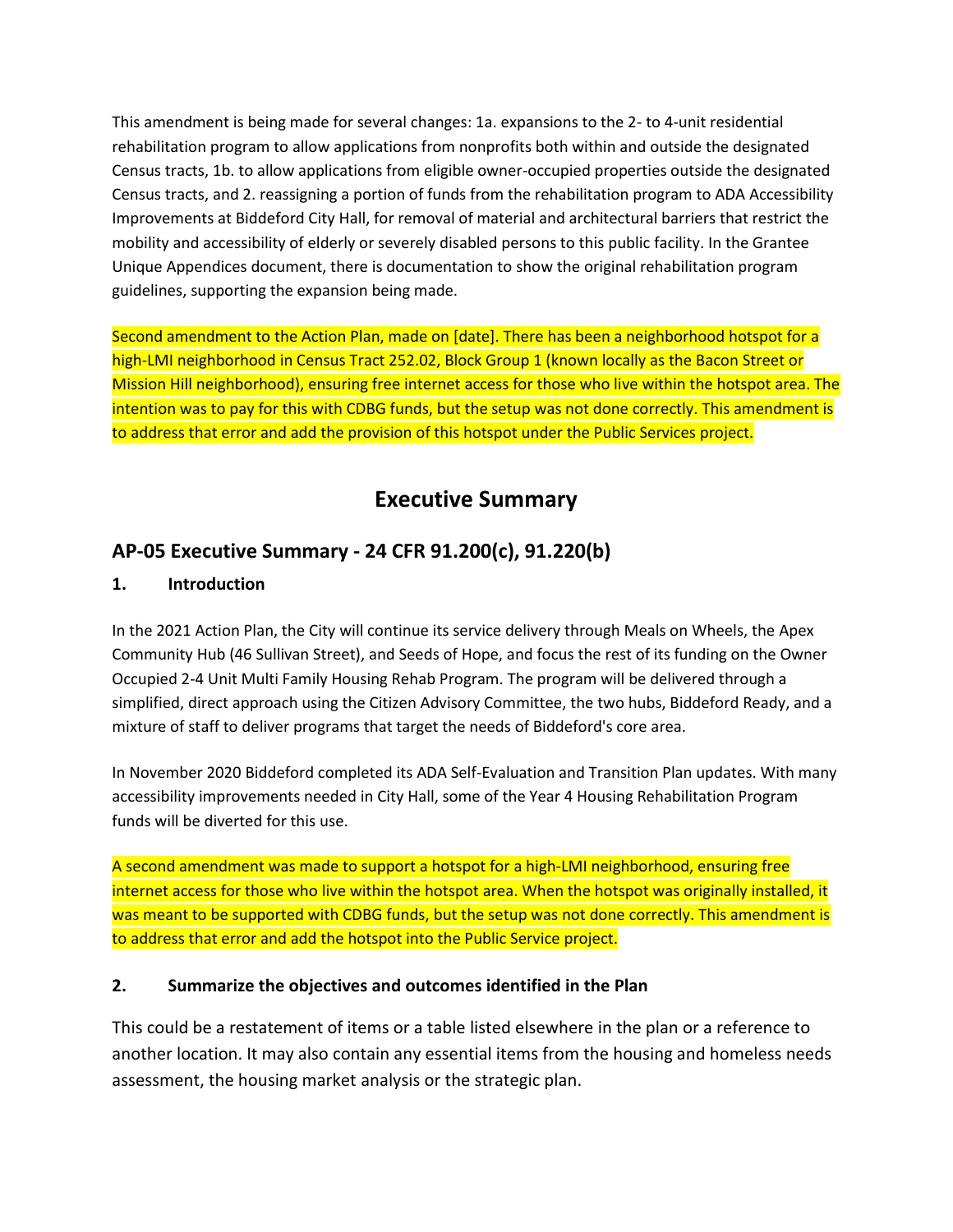2- to 4-Unit Multifamily Housing Rehab Program: rehab of 15 units

ADA Accessibility Improvements: 4,597 persons assisted

#### Public Services

Meals on Wheels: 8,200 meals to 75 homebound seniors

Apex Community Hub: deliver assistance to 20 residents of the LMI Bacon Street neighborhood

Seeds of Hope: operate Winter Warming Center for 15 people experiencing homelessness

Mission Hill Neighborhood Wireless Internet Hotspot: 1,665 persons in Census Tract 252.02, Block Group 1, where the hotspot is located

#### **3. Evaluation of past performance**

This is an evaluation of past performance that helped lead the grantee to choose its goals or projects.

There were staff changes over the 2020 program year, along with the added programs through CDBG-CV, which will continue into Program Year 2021 (PY21). To ensure smooth operation and monitoring of all CDBG programs, the city will continue to focus on a reduced number of community service options, as well as the Owner-Occupied 2- to 4-unit Housing Rehab program. Seeds of Hope ran a successful Winter Warming Center that gave people experiencing homelessness a place to stay overnight during cold or inclement weather. Apex Youth Connection grew their Community Hub in the LMI Bacon Street neighborhood, providing food and other services. Meals on Wheels delivered food to more seniors than projected, particularly due to need from the pandemic. These programs will continue to grow in PY21.

The present market continues to force long-term Biddeford residents out of the community because of accessibility issues and affordability. The old housing stock in Biddeford requires important upgrades, and the 2- to 4-unit rehab program helps residents make those necessary upgrades while maintaining affordability for renters.

In regards to past performance of the planned 2- to 4-unit rehab program, there has been significant turnover of positions in the CDBG program since July 2020, when a longtime CDBG Coordinator retired from the program without having launched the program. Since then, two new staff have on-boarded, both of whom have spent significant time over the past year learning the subtleties of the CDBG program. During PY20, the program design was completed and the program launched. A number of applications began the review process during that year, but no projects were completed, so no funds were expended.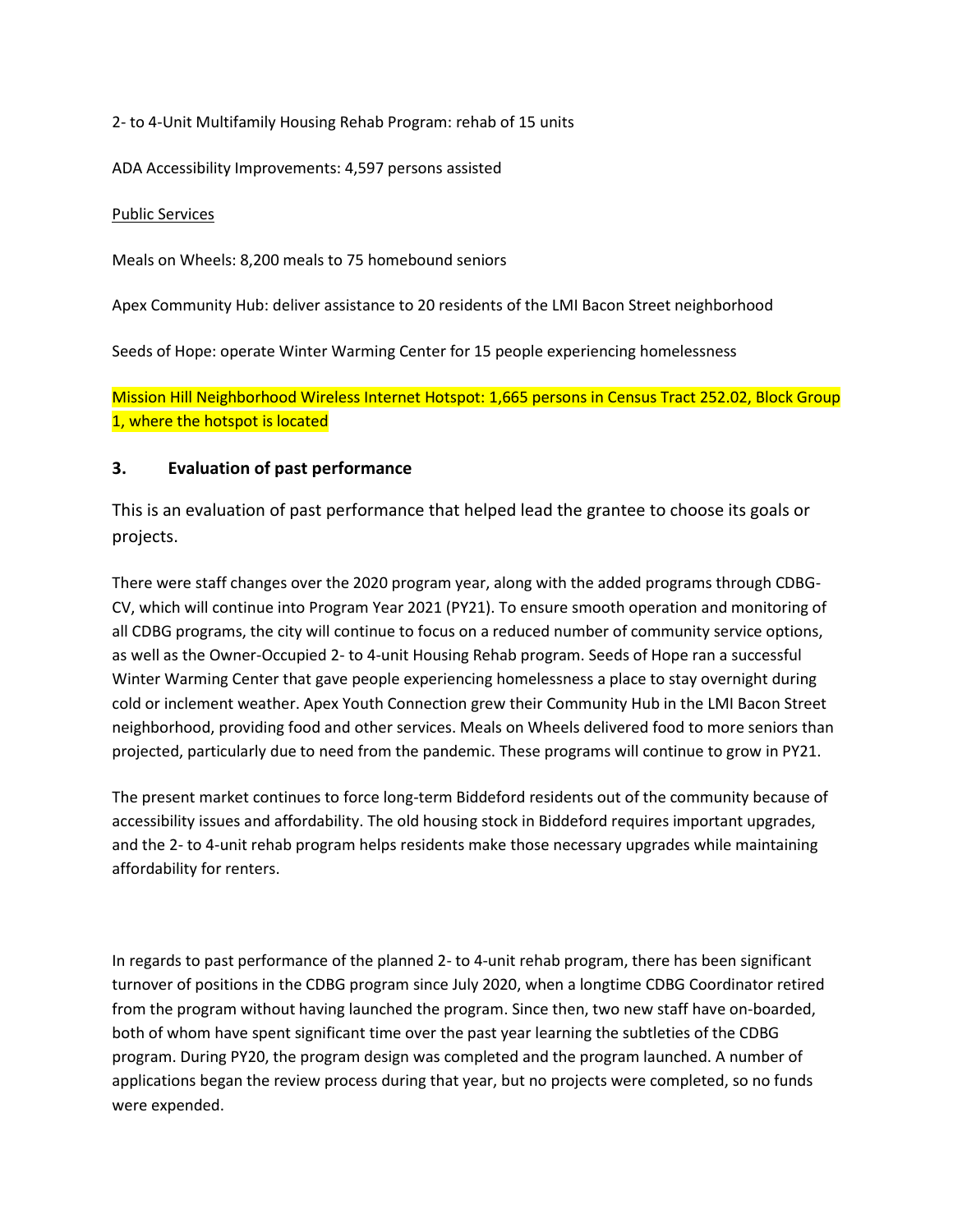The CDBG-CV program that will continue into PY21 provides assistance to community members experiencing challenges with substance abuse, mental and physical health concerns, or housing insecurity and homelessness. Social service agencies and the police department have seen increased need in these areas since the pandemic started.

#### **4. Summary of Citizen Participation Process and consultation process**

Summary from citizen participation section of plan.

The Citizen Participation Plan creates opportunities for residents to take part in the planning, development, and implementation of CDBG plans. The Citizens' Advisory Committee, appointed by City Council, assists city staff in implementing the consolidated plan, its programs, and ongoing evaluation of the plan's successes, failures, and adjustments.

The City holds monthly CAC meetings, and has had several advertised public hearings to receive input on CDBG plans and amendments. The first hearing for the Year 4 Action Plan was held on May 17, 2021, and included a comment period starting on March 5. The second hearing was held on June 3, 2021. There was a public comment period from May 14 to June 14, 2021. Through the 2020 program year, the CAC met virtually, including public hearings. It is expected that meetings will continue virtually through at least the first quarter of the 2021 program year, with a gradual shift back to in-person meetings as conditions improve.

Under the direction of the City's Director of Planning and Development, the CDBG Coordinator directs and coordinates all activities of the CAC. The CDBG Coordinator is the contact point for various nonprofits (including philanthropic organizations), public housing authorities, businesses, and residents of assisted housing developments, social services (including faith based organizations) and any population that would be eligible for CDBG funding.

The CAC provides comments and/or recommendations in areas such as the assessment of needs, reviewing potential projects, and conducting Public Hearings to keep the citizenry informed.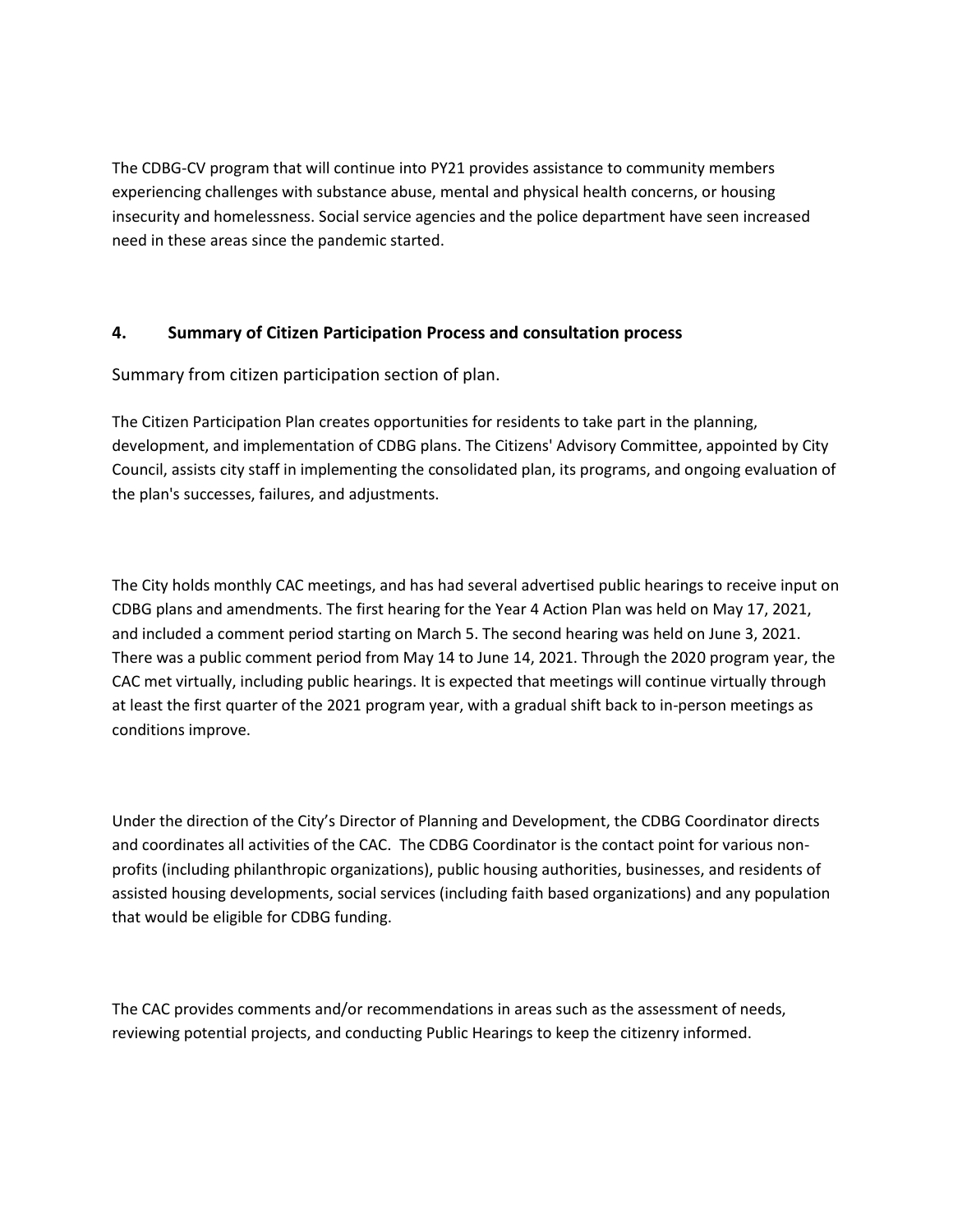The CAC is designed and operated to provide outreach to local (and regional institutions when appropriate) groups and citizens. As provided in recent project activity alignments, direct contact with the CAC is through the two Hubs, as well as Biddeford Ready. Through Seeds of Hope and their homeless coalition, the City participates with various service and non-profit organizations focused specifically on the social welfare and housing needs of our low and very low-income individuals, and their families, where appropriate. The City sits on the State's only Continuum of Care, convened by Maine Housing. Biddeford Ready represents a broad coalition of local and regional organizations focused on outreach to low income clientele, specifically families and their children. The City has grown its own social intervention team through the police department, increasing that staff to respond to 24/7 mental health needs during the COVID period. The CDBG coordinator utilizes this network, in total, to reach out to the population (including the immigrant population) as a whole.

The city consults with these relevant parties to share resources, assess needs, and further refine strategies to achieve CDBG goals. A detailed account of these parties can be found in AP-10.

As part of the ADA Self-Evaluation and Transition Plan, 44 organizations that serve persons with disabilities were invited to provide input. The list is included in the Citizen Participation document in Attachments.

A substantial amendment was necessary to perform ADA transition plan work and enable nonprofits to apply for housing rehabilitation funding, so the Citizen Participation Plan was followed for a substantial amendment, with a Public Hearing on March 9, 2022 (with fifteen day notice period, posting was on February 15, 2022) and a 30-day public comment period from February 16, 2022 to March 17, 2022.

A substantial amendment was necessary to cover the cost of the neighborhood hotspot located at 46 Sullivan Street. The citizen Participation Plan was followed for a substantial amendment, with a Public Hearing on June 15, 2022 (posted on May 26, 2022, for a 15+ day notice period) and a 30-day public comment period from May 26, 2022 to June 25, 2022.

#### **5. Summary of public comments**

This could be a brief narrative summary or reference an attached document from the Citizen Participation section of the Con Plan.

Public hearings were held virtually by the Citizens' Advisory Committee. Staff reviewed the goals for the 2021 program and answered questions regarding program delivery. Comments received were supportive of the stated plan. All information, including minutes and public comment, can be found in the citizen participation section.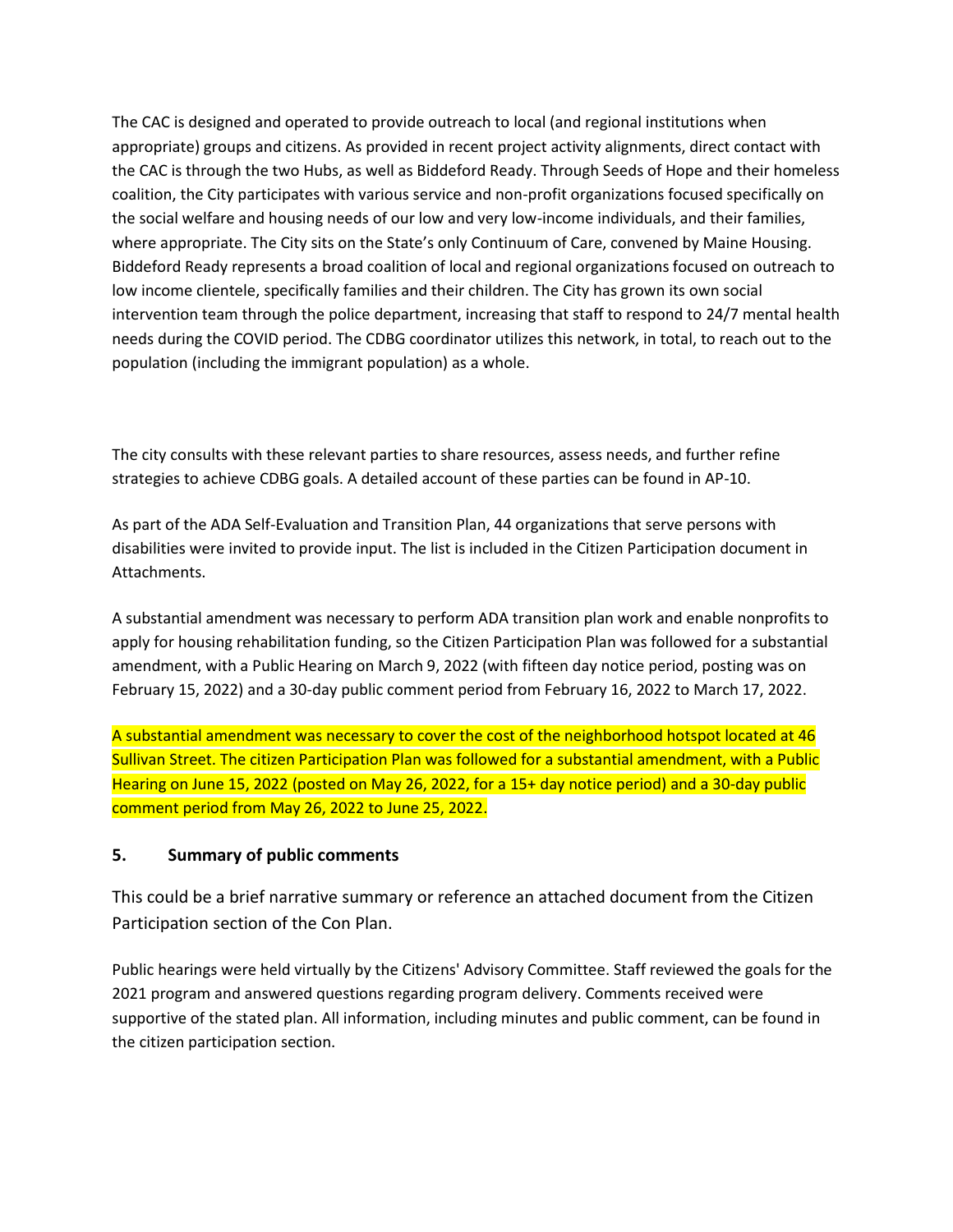During the public comment period for the substantial amendment, Biddeford Housing Authority provided comment in support of expanding the housing rehabilitation program to include nonprofits. BHA also commented on the same during the public hearing. At the public hearing, one comment was received in support of amendments being made now to begin work and one comment was received to request that any ADA work be coordinated with other construction efforts.

During the public comment period for the substantial amendment regarding the wireless hotspot, [summarize any comments here; or no comments].

#### **6. Summary of comments or views not accepted and the reasons for not accepting them**

All comments and views were accepted.

#### **7. Summary**

Those who provided comments were supportive of the approach to put the majority of funding into the 2- to 4-unit housing rehab program, which fills a vital need in the community, with the remainder assisting a reduced number of social service agencies.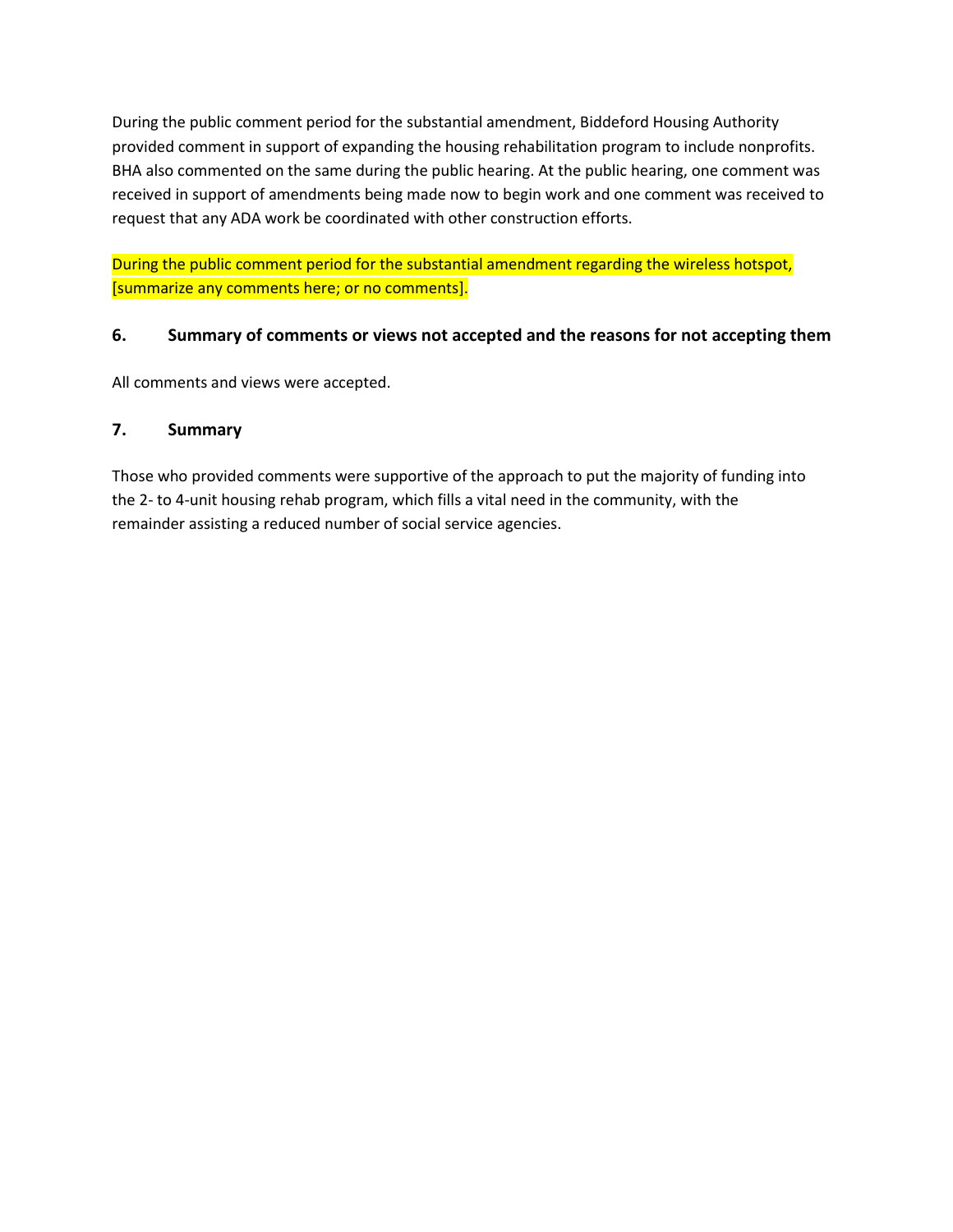## **PR-05 Lead & Responsible Agencies – 91.200(b)**

#### **1. Agency/entity responsible for preparing/administering the Consolidated Plan**

Describe the agency/entity responsible for preparing the Consolidated Plan and those responsible for administration of each grant program and funding source.

| <b>Agency Role</b>           | <b>Name</b>      |                  | <b>Department/Agency</b> |                                                |
|------------------------------|------------------|------------------|--------------------------|------------------------------------------------|
| Lead Agency                  |                  | <b>BIDDEFORD</b> |                          |                                                |
| <b>CDBG Administrator</b>    | <b>BIDDEFORD</b> |                  |                          | Department of Economic & Community Development |
| HOPWA Administrator          |                  |                  |                          |                                                |
| <b>HOME Administrator</b>    |                  |                  |                          |                                                |
| <b>HOPWA-C Administrator</b> |                  |                  |                          |                                                |

**Table 1 – Responsible Agencies**

#### **Narrative (optional)**

The program's structure will be run through the Department of Planning and Development. The Community Development Coordinator will coordinate the work of the Citizens' Advisory Committee, the social service subrecipients (including the CV program), and the Consolidated Plan process that will begin near the end of the 2021 program year. The Housing Rehab Director will oversee the 2- to 4-unit housing rehab program and any related tasks.

The Community Development Coordinator and/or Housing Rehabilitation Director will coordinate the ADA work. The Community Development Coordinator will coordinate the provision of the neighborhood hotspot.

#### **Consolidated Plan Public Contact Information**

Abigail Smallwood, Community Development Coordinator, 207-284-9115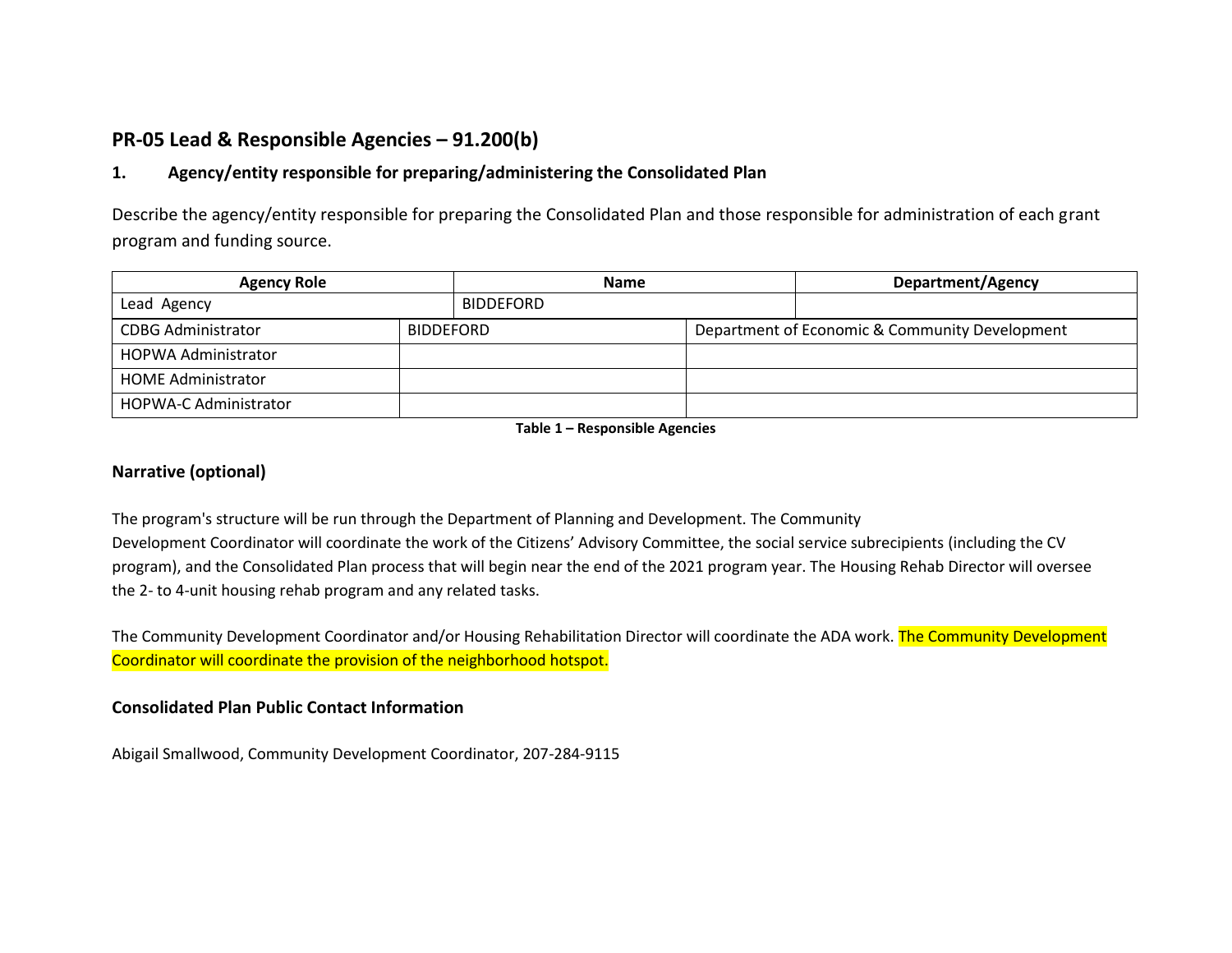## **AP-12 Participation – 91.105, 91.200(c)**

### **1. Summary of citizen participation process/Efforts made to broaden citizen participation Summarize citizen participation process and how it impacted goal-setting**

Since the adoption of the 2018 Consolidated Plan and housing needs assessment, staff have continued to work with the Citizens Advisory Committee (CAC) and the City Council to address the transition going on in the Biddeford housing market. Last year, we adjusted the program to focus on two service hubs (Seeds of Hope and Apex Community Hub) as well as the local Meals on Wheels program, worked with the hubs to learn from similar service delivery programs in Maine, and adjusted the housing rehabilitation program to focus on owner occupied 2-4 unit structures, which constitutes 50% of the housing stock in the target area. Particular attention was paid to the Apex Community Hub, in order to find the best model for service that supported both programming and services provided directly by Apex and referral from Apex to other groups for needs they cannot address.

Meetings continued to be held online, with discussions at public CAC meetings about the second round of CV funds, involvement in the city's comprehensive plan (components of which directly tie in with the programs supported by CDBG funds), the current year's programs, and planning for future initiatives that the CAC would like to address.

Public Hearings were advertised on the City's web site via front page listings (additionally, these listings are sent to those who sign up to be notified of new postings, so those who signed up would receive the notice in an email) and any documentation was included in the notice or on the City's Community Development page.

In consolidating the delivery of services through the hubs, technical assistance was shared with the Seeds of Hope and Apex (Meal on Wheels did not receive technical assistance). Each worked with the City to shape their programs to meet the needs of their neighborhood.

Community engagement during the pandemic is a challenge, but the pandemic (as well as an increasingly younger population) has also increased interest in local government, as people have spent more time at home and in the community. In the 2021 program year, the City's goal is to support this interest with various engagement opportunities, from committee membership to neighborhood meetings to public education on important issues.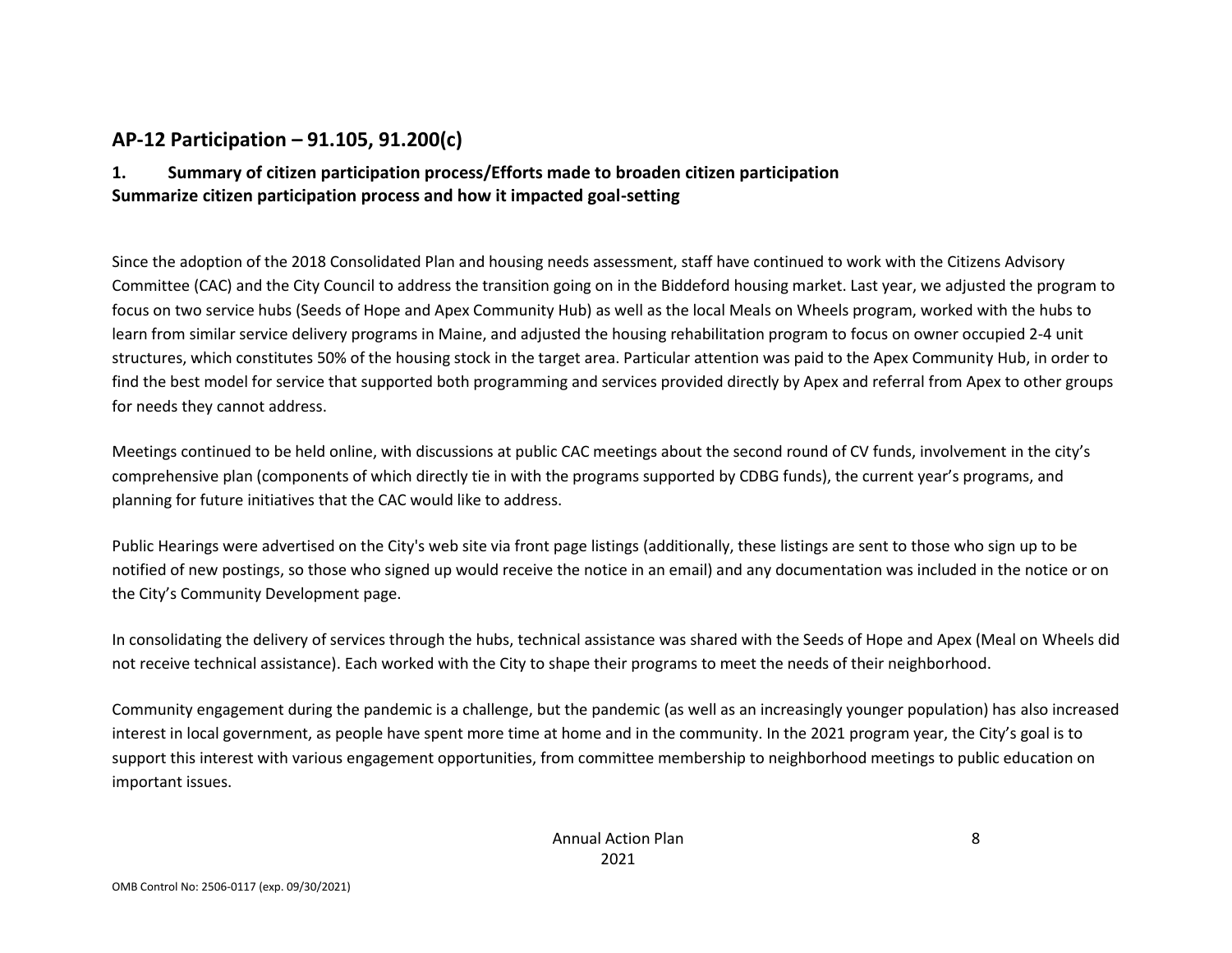For the substantial amendments, there was an initial update given to the Citizens Advisory Committee at its January 12, 2022 meeting, to ensure support of the amendments being made. There was a public comment period open from February 16, 2022 to March 17, 2022, and a public hearing held on March 9, 2022. Nonprofit housing providers were contacted individually to inform them of the public hearing and opportunity to comment.

For the new substantial amendment to support the neighborhood hotspot, there was an initial update give to the Citizens Advisory Committee at its May 11, 2022 meeting, to ensure support of the amendment. There was a public comment period open from May 26, 2022 to June 25, 2022, and a public hearing held on June 15, 2022.

#### **Citizen Participation Outreach**

| <b>Sort Order</b> | <b>Mode of Outreach</b> | <b>Target of Outreach</b> | <b>Summary of</b>     | Summary of         | <b>Summary of comments</b> | URL (If     |
|-------------------|-------------------------|---------------------------|-----------------------|--------------------|----------------------------|-------------|
|                   |                         |                           | response/attendance   | comments received  | not accepted               | applicable) |
|                   |                         |                           |                       |                    | and reasons                |             |
|                   |                         |                           | The first Public      |                    |                            |             |
|                   |                         |                           | Hearing was held      | Comments were      |                            |             |
|                   |                         |                           | virtually on March 17 | supportive of      |                            |             |
|                   |                         |                           | at 4:00pm and the     | continuing the     |                            |             |
|                   |                         |                           | general framework     | model developed in |                            |             |
|                   |                         | Non-                      | for the Year 4 Action | the 2020 program   |                            |             |
| 1                 | <b>Public Hearing</b>   | targeted/broad            | Plan was presented    | year, focusing on  | N/A                        |             |
|                   |                         | community                 | and discussed. There  | the 2-4 unit       |                            |             |
|                   |                         |                           | were 4 CAC            | program and        |                            |             |
|                   |                         |                           | members, 3 staff      | support for a      |                            |             |
|                   |                         |                           | members, and 4        | reduced number of  |                            |             |
|                   |                         |                           | members of the        | social services.   |                            |             |
|                   |                         |                           | public in attendance. |                    |                            |             |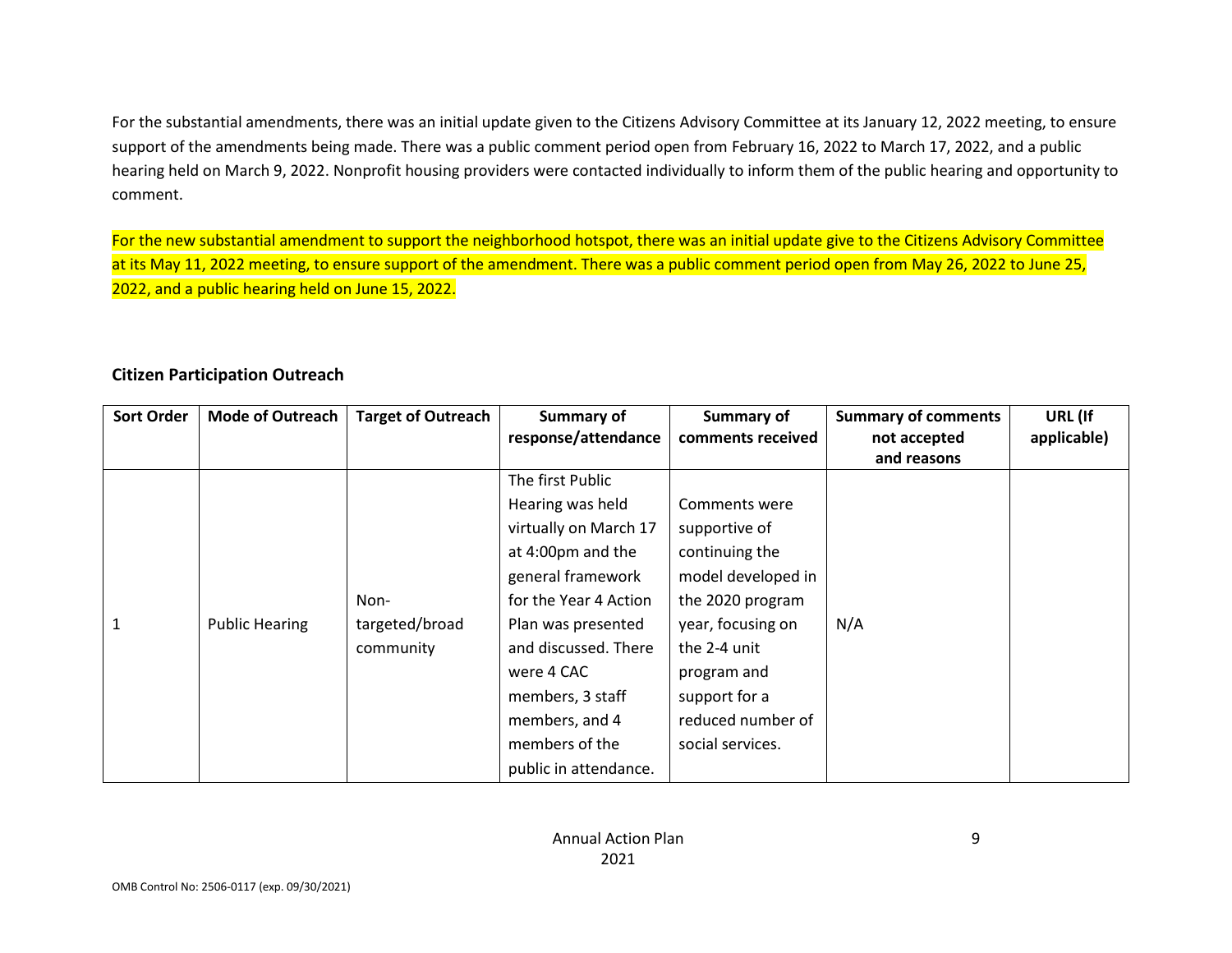| <b>Sort Order</b> | <b>Mode of Outreach</b>                     | <b>Target of Outreach</b> | Summary of               | Summary of          | <b>Summary of comments</b> | URL (If     |
|-------------------|---------------------------------------------|---------------------------|--------------------------|---------------------|----------------------------|-------------|
|                   |                                             |                           | response/attendance      | comments received   | not accepted               | applicable) |
|                   |                                             |                           |                          |                     | and reasons                |             |
|                   |                                             |                           | <b>Citizens Advisory</b> |                     |                            |             |
|                   |                                             |                           | Committee meetings       |                     |                            |             |
|                   |                                             |                           | (some as hearings),      |                     |                            |             |
|                   |                                             |                           | held virtually, all had  |                     |                            |             |
|                   |                                             |                           | CDBG program             |                     |                            |             |
|                   |                                             |                           | discussions on the       |                     |                            |             |
|                   |                                             |                           | agenda, based on         |                     |                            |             |
|                   |                                             |                           | HUD, consultant, and     |                     |                            |             |
|                   |                                             |                           | staff findings:          |                     |                            |             |
|                   |                                             |                           | October 21 at 4:00;      |                     |                            |             |
|                   |                                             |                           | November 18 at 4:00;     | <b>Discussions</b>  |                            |             |
|                   |                                             |                           | December 17 at 4:00;     | included program    |                            |             |
|                   |                                             |                           | January 20 at 4:00;      | adjustments,        |                            |             |
|                   |                                             |                           | February 17 at 4:00;     | guidance on         |                            |             |
|                   |                                             | Non-                      | March 17 at 4:00         | program delivery,   |                            |             |
| $\overline{2}$    | <b>Public Meeting</b>                       | targeted/broad            | (hearing and regular     | and priorities for  | N/A                        |             |
|                   |                                             | community                 | meeting); and April      | future work.        |                            |             |
|                   |                                             |                           | 21 (hearing and          | Housing is a        |                            |             |
|                   |                                             |                           | regular                  | particular focus of |                            |             |
|                   |                                             |                           | meeting). Meetings       | the committee.      |                            |             |
|                   |                                             |                           | were publicly            |                     |                            |             |
|                   |                                             |                           | advertised meetings      |                     |                            |             |
|                   |                                             |                           | of the CAC. Meeting      |                     |                            |             |
|                   |                                             |                           | notices followed the     |                     |                            |             |
|                   |                                             |                           | new CDBG guidelines      |                     |                            |             |
|                   |                                             |                           | developed as a result    |                     |                            |             |
|                   |                                             |                           | of the pandemic.         |                     |                            |             |
|                   |                                             |                           | AttendamseanAutomolplan  |                     | 10                         |             |
|                   |                                             |                           | CAC member 2,021 aff,    |                     |                            |             |
|                   | OMB Control No: 2506-0117 (exp. 09/30/2021) |                           | and participants in      |                     |                            |             |
|                   |                                             |                           | the program.             |                     |                            |             |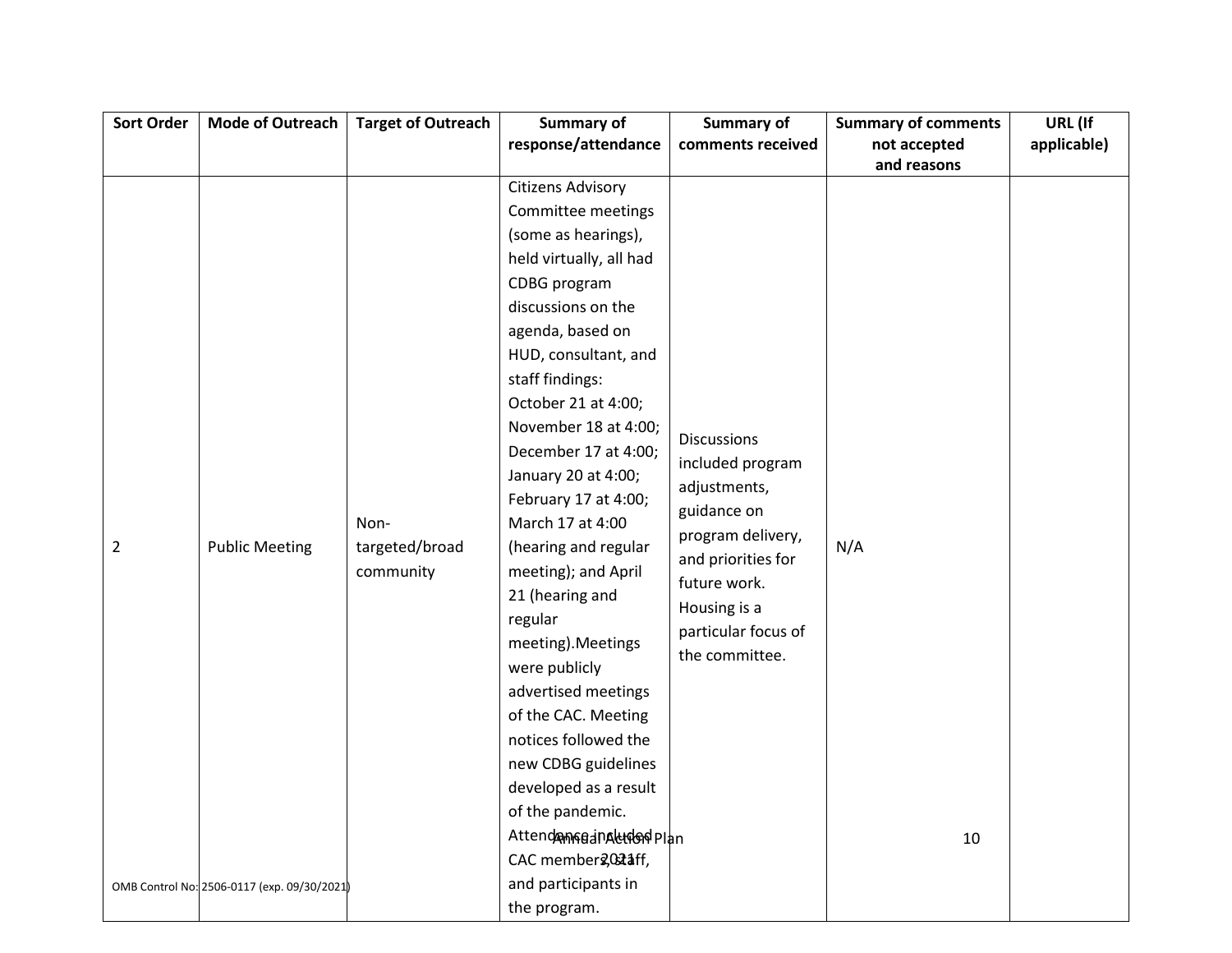| <b>Sort Order</b> | <b>Mode of Outreach</b>         | <b>Target of Outreach</b>           | <b>Summary of</b>       | Summary of          | <b>Summary of comments</b> | URL (If     |
|-------------------|---------------------------------|-------------------------------------|-------------------------|---------------------|----------------------------|-------------|
|                   |                                 |                                     | response/attendance     | comments received   | not accepted               | applicable) |
|                   |                                 |                                     |                         |                     | and reasons                |             |
|                   |                                 |                                     | The second Public       | There was a         |                            |             |
|                   |                                 |                                     | Hearing was held        | presentation of the |                            |             |
|                   |                                 |                                     | virtually on June 3 at  | program and what    |                            |             |
|                   |                                 | Non-                                | 4:00pm and the final    | the breakdown was   |                            |             |
| 3                 | <b>Public Hearing</b>           | targeted/broad                      | draft was presented.    | between these       | N/A                        |             |
|                   |                                 |                                     | There were 3 CAC        | regular CDBG funds  |                            |             |
|                   |                                 | community                           | members, 2 staff        | and CDBG-CV         |                            |             |
|                   |                                 |                                     | members, and 1          | funds, but no       |                            |             |
|                   |                                 |                                     | member of the public    | formal comments     |                            |             |
|                   |                                 |                                     | in attendance.          | were made.          |                            |             |
|                   | <b>Public Comment</b><br>Period | Non-<br>targeted/broad<br>community | A 30-day public         | One comment was     |                            |             |
|                   |                                 |                                     | comment period was      | received about      | N/A                        |             |
| 4                 |                                 |                                     | open from May 14 to     | minor formatting    |                            |             |
|                   |                                 |                                     | June 14.                | typos in the plan.  |                            |             |
|                   |                                 |                                     | The final draft was     |                     |                            |             |
|                   |                                 |                                     | presented to            |                     |                            |             |
|                   |                                 |                                     | <b>Biddeford City</b>   |                     |                            |             |
|                   |                                 |                                     | Council on June 15,     |                     |                            |             |
|                   |                                 | Non-                                | 2021. There were no     |                     |                            |             |
|                   |                                 |                                     | comments from the       |                     |                            |             |
| 5                 | <b>Public Meeting</b>           | targeted/broad                      | public or City Council. | N/A                 | N/A                        |             |
|                   |                                 | community                           | All Councilors were     |                     |                            |             |
|                   |                                 |                                     | present and the vote    |                     |                            |             |
|                   |                                 |                                     | was unanimous in        |                     |                            |             |
|                   |                                 |                                     | favor of approving      |                     |                            |             |
|                   |                                 |                                     | the plan.               |                     |                            |             |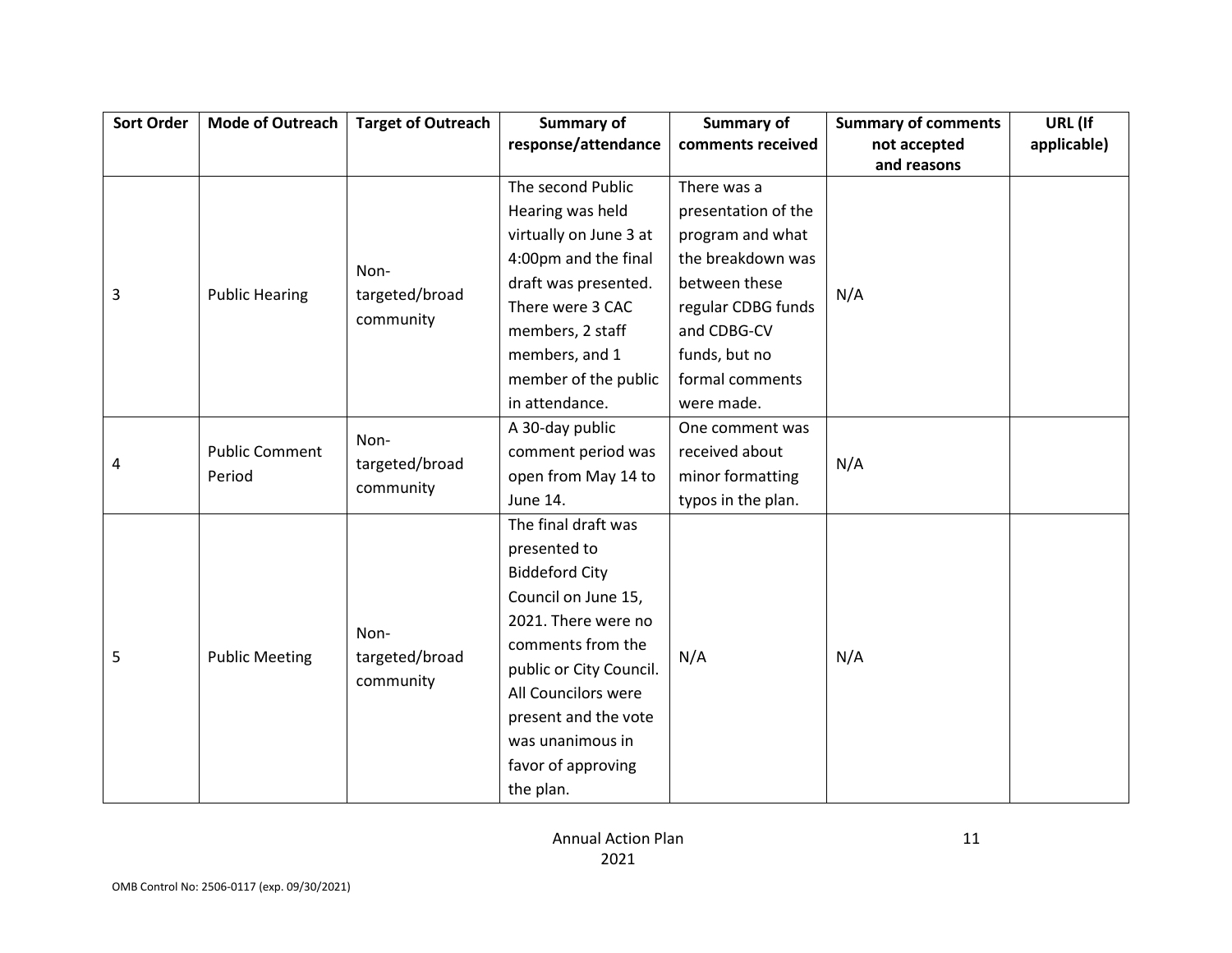| <b>Sort Order</b> | <b>Mode of Outreach</b>         | <b>Target of Outreach</b>           | <b>Summary of</b>                                                                                                                                                                                                     | Summary of                                                                                                                                                                                             | <b>Summary of comments</b> | URL (If     |
|-------------------|---------------------------------|-------------------------------------|-----------------------------------------------------------------------------------------------------------------------------------------------------------------------------------------------------------------------|--------------------------------------------------------------------------------------------------------------------------------------------------------------------------------------------------------|----------------------------|-------------|
|                   |                                 |                                     | response/attendance                                                                                                                                                                                                   | comments received                                                                                                                                                                                      | not accepted               | applicable) |
|                   |                                 |                                     |                                                                                                                                                                                                                       |                                                                                                                                                                                                        | and reasons                |             |
| 6                 | <b>Public Hearing</b>           | Non-<br>targeted/broad<br>community | The substantial<br>amendments were<br>presented at a public<br>hearing on March 9,<br>2022. There were 5<br>CAC members, 2 staff<br>persons, and 2 guests<br>in attendance.                                           | Comments received<br>were in support of<br>the amendments,<br>with one<br>recommending that<br>any ADA work be<br>coordinated with                                                                     | N/A                        |             |
|                   |                                 |                                     |                                                                                                                                                                                                                       | other construction<br>projects.                                                                                                                                                                        |                            |             |
| 7                 | <b>Public Comment</b><br>Period | Non-<br>targeted/broad<br>community | A 30-day public<br>comment period was<br>open from February<br>16, 2022 to March<br>17, 2022. Nonprofit<br>housing providers<br>were contacted<br>individually to inform<br>them of the<br>opportunity to<br>comment. | There was one<br>comment received<br>from Biddeford<br><b>Housing Authority</b><br>in support of the<br>amendment to<br>include nonprofit<br>providers in the<br>housing<br>rehabilitation<br>program. | N/A                        |             |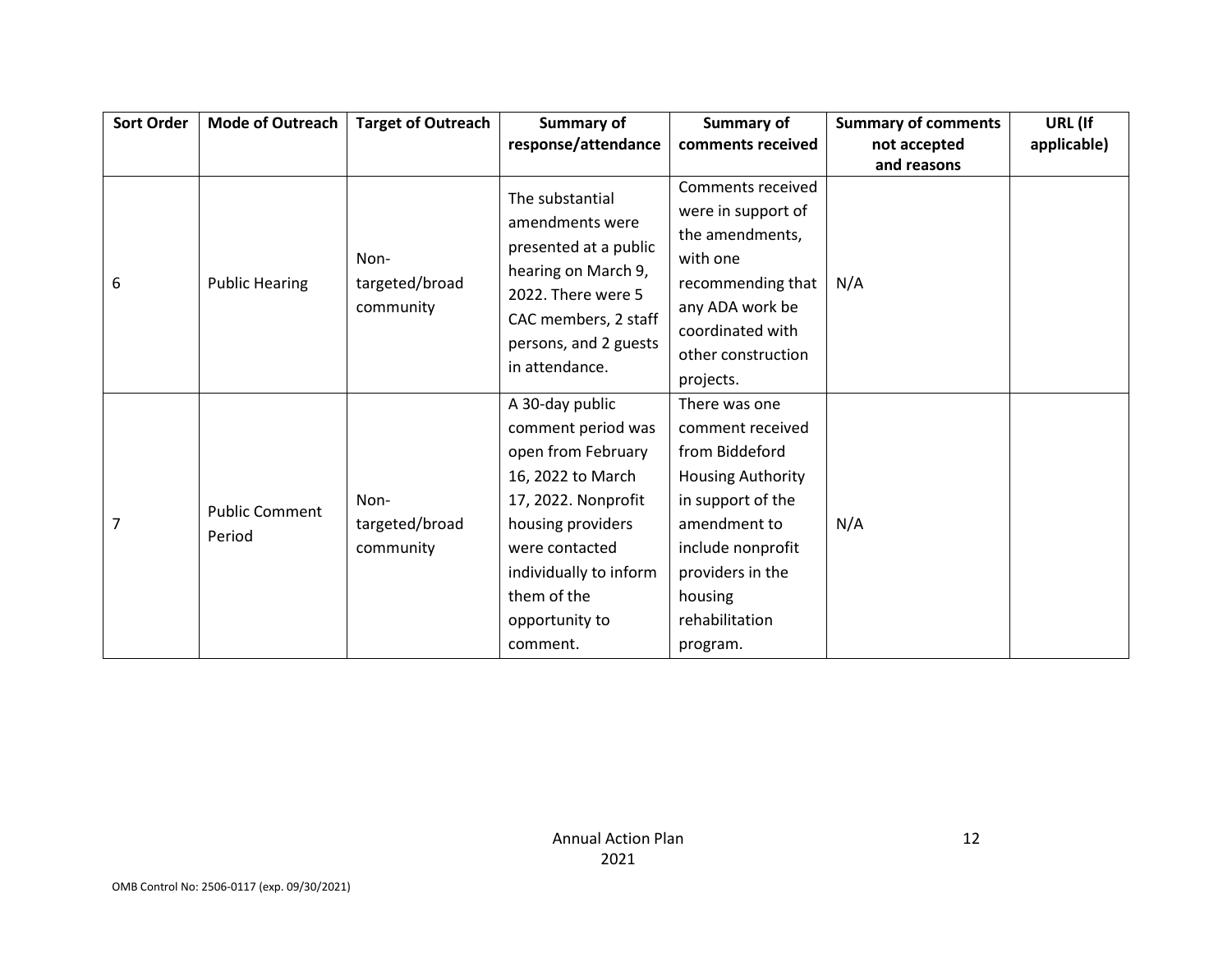| <b>Sort Order</b> | <b>Mode of Outreach</b>         | <b>Target of Outreach</b>           | Summary of                  | Summary of        | <b>Summary of comments</b> | URL (If     |
|-------------------|---------------------------------|-------------------------------------|-----------------------------|-------------------|----------------------------|-------------|
|                   |                                 |                                     | response/attendance         | comments received | not accepted               | applicable) |
|                   |                                 |                                     |                             |                   | and reasons                |             |
|                   |                                 |                                     | The substantial             |                   |                            |             |
|                   |                                 |                                     | amendments were             |                   |                            |             |
|                   |                                 |                                     | presented at a public       |                   |                            |             |
|                   |                                 | Non-<br>targeted/broad<br>community | hearing on June 15,         | [any comments or  |                            |             |
|                   | <b>Public Hearing</b>           |                                     | 2022. There were #          | $N/A$ ]           |                            |             |
|                   |                                 |                                     | <b>CAC</b> members, # staff |                   |                            |             |
|                   |                                 |                                     | persons, and # guests       |                   |                            |             |
|                   |                                 |                                     | in attendance.              |                   |                            |             |
|                   | <b>Public Comment</b><br>Period |                                     | A 30-day public             |                   |                            |             |
|                   |                                 | Non-                                | comment period was          | [any comments or  |                            |             |
|                   |                                 | targeted/broad                      | open from Friday,           |                   |                            |             |
|                   |                                 | community                           | May 26 to Saturday,         | $N/A$ ]           |                            |             |
|                   |                                 |                                     | June 25.                    |                   |                            |             |

**Table 2 – Citizen Participation Outreach**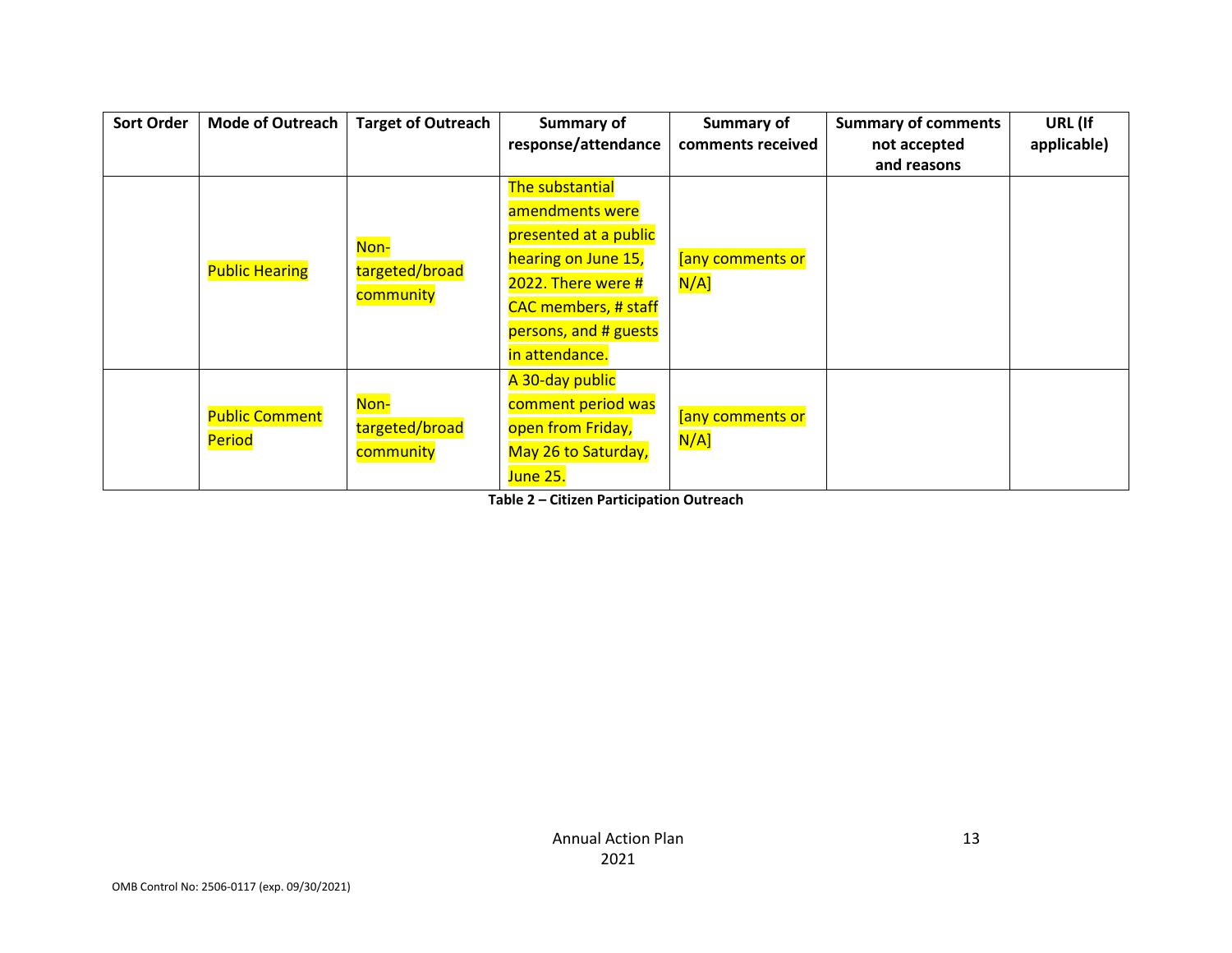# **Expected Resources**

# **AP-15 Expected Resources – 91.220(c)(1,2)**

**Introduction**

#### **Anticipated Resources**

| Program     | <b>Source</b> | <b>Uses of Funds</b>   |                    |         | <b>Expected Amount Available Year 1</b> |           | <b>Expected</b>  | <b>Narrative Description</b>                     |
|-------------|---------------|------------------------|--------------------|---------|-----------------------------------------|-----------|------------------|--------------------------------------------------|
|             | οf            |                        | Annual             | Program | <b>Prior Year</b>                       | Total:    | Amount           |                                                  |
|             | <b>Funds</b>  |                        | <b>Allocation:</b> | Income: | <b>Resources:</b>                       | S         | <b>Available</b> |                                                  |
|             |               |                        |                    |         |                                         |           | Remainder        |                                                  |
|             |               |                        |                    |         |                                         |           | of ConPlan       |                                                  |
|             |               |                        |                    |         |                                         |           |                  |                                                  |
| <b>CDBG</b> | public -      | Acquisition            |                    |         |                                         |           |                  | Of the annual allocation, 15% will go toward     |
|             | federal       | Admin and              |                    |         |                                         |           |                  | public services (three agencies), 20% toward     |
|             |               | <b>Planning</b>        |                    |         |                                         |           |                  | admin, and remaining funds plus rollover         |
|             |               | Economic               |                    |         |                                         |           |                  | will be focused on the owner occupied 2-4        |
|             |               | Development            |                    |         |                                         |           |                  | unit program. An amendment was made to           |
|             |               | <b>Housing</b>         |                    |         |                                         |           |                  | this initial plan to divert a portion of the 2-4 |
|             |               | Public                 |                    |         |                                         |           |                  | unit program funds to ADA transition plan        |
|             |               | Improvements           |                    |         |                                         |           |                  | items / accessibility improvements. An           |
|             |               | <b>Public Services</b> |                    |         |                                         |           |                  | amendment was made to divert a portion of        |
|             |               |                        |                    |         |                                         |           |                  | the social service funds to the neighborhood     |
|             |               |                        | 439,734            | 0       | 598,186                                 | 1,037,920 | 439,734          | hotspot.                                         |

**Table 3 - Expected Resources – Priority Table**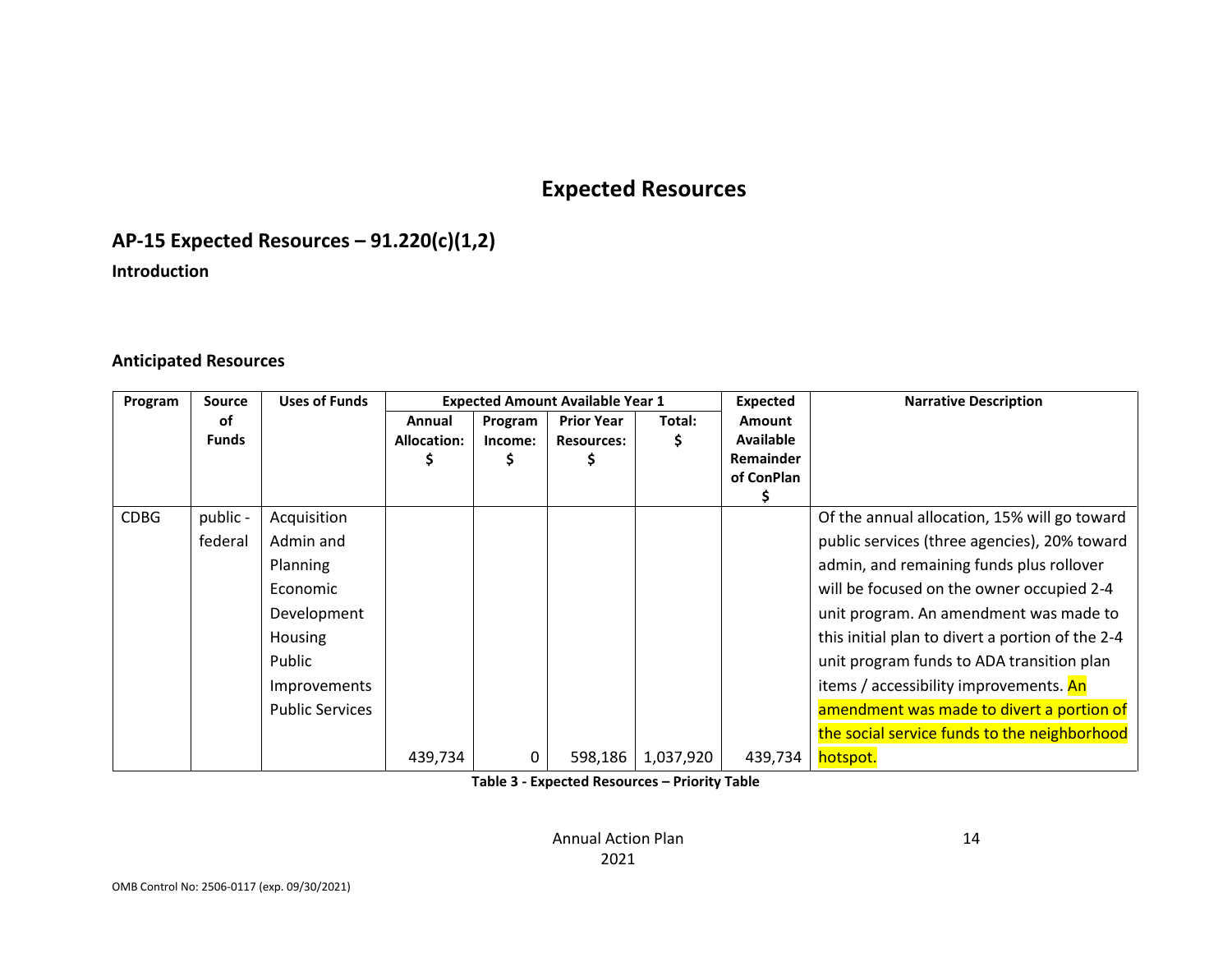## **Explain how federal funds will leverage those additional resources (private, state and local funds), including a description of how matching requirements will be satisfied**

The CDBG, Lead, and Maine Housing funds have been used together to target CDBG eligible neighborhoods with housing improvements through investment.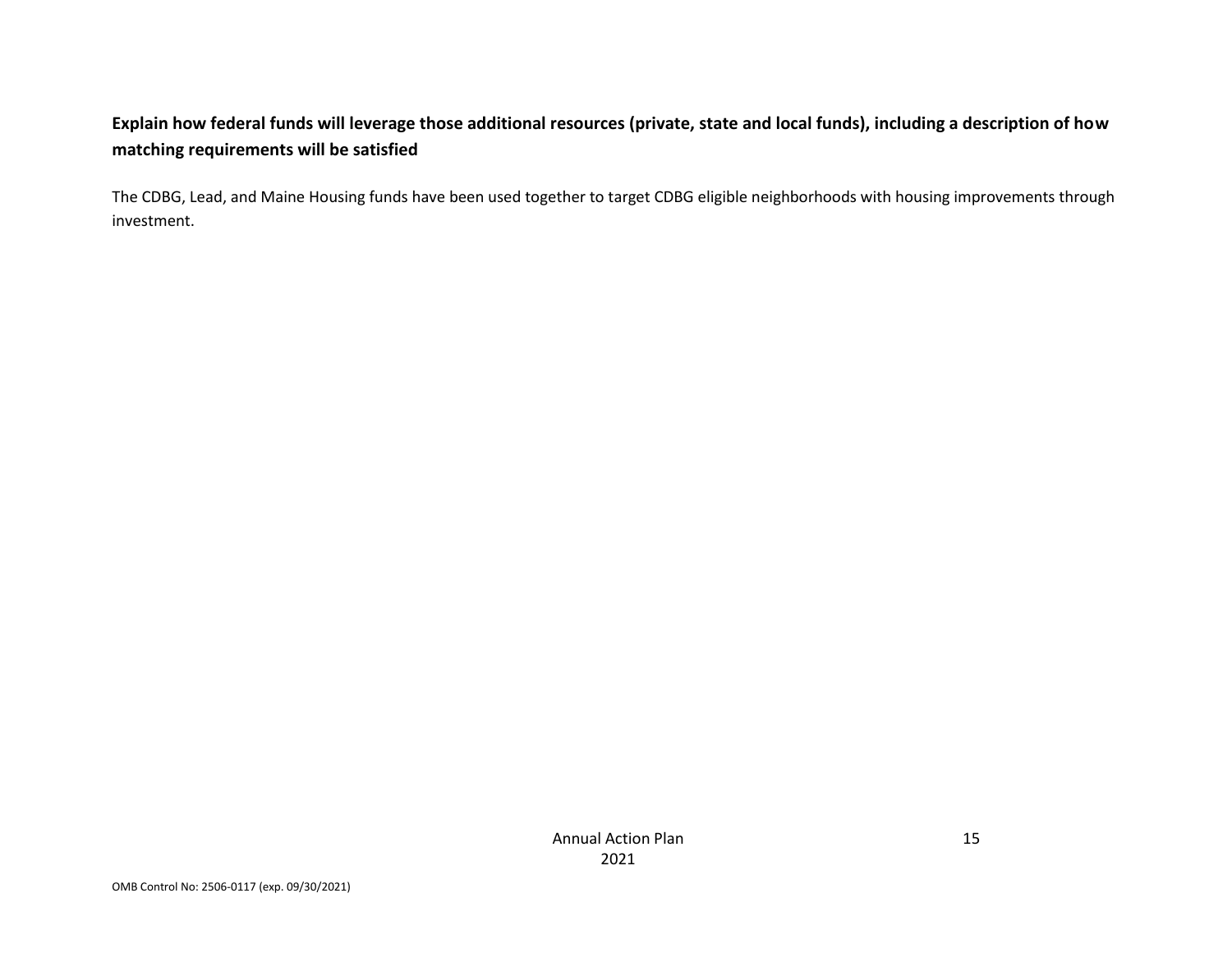## **If appropriate, describe publically owned land or property located within the jurisdiction that may be used to address the needs identified in the plan**

There is a property in one of the target downtown tracts that will be used for a 33-unit family housing development.

#### **Discussion**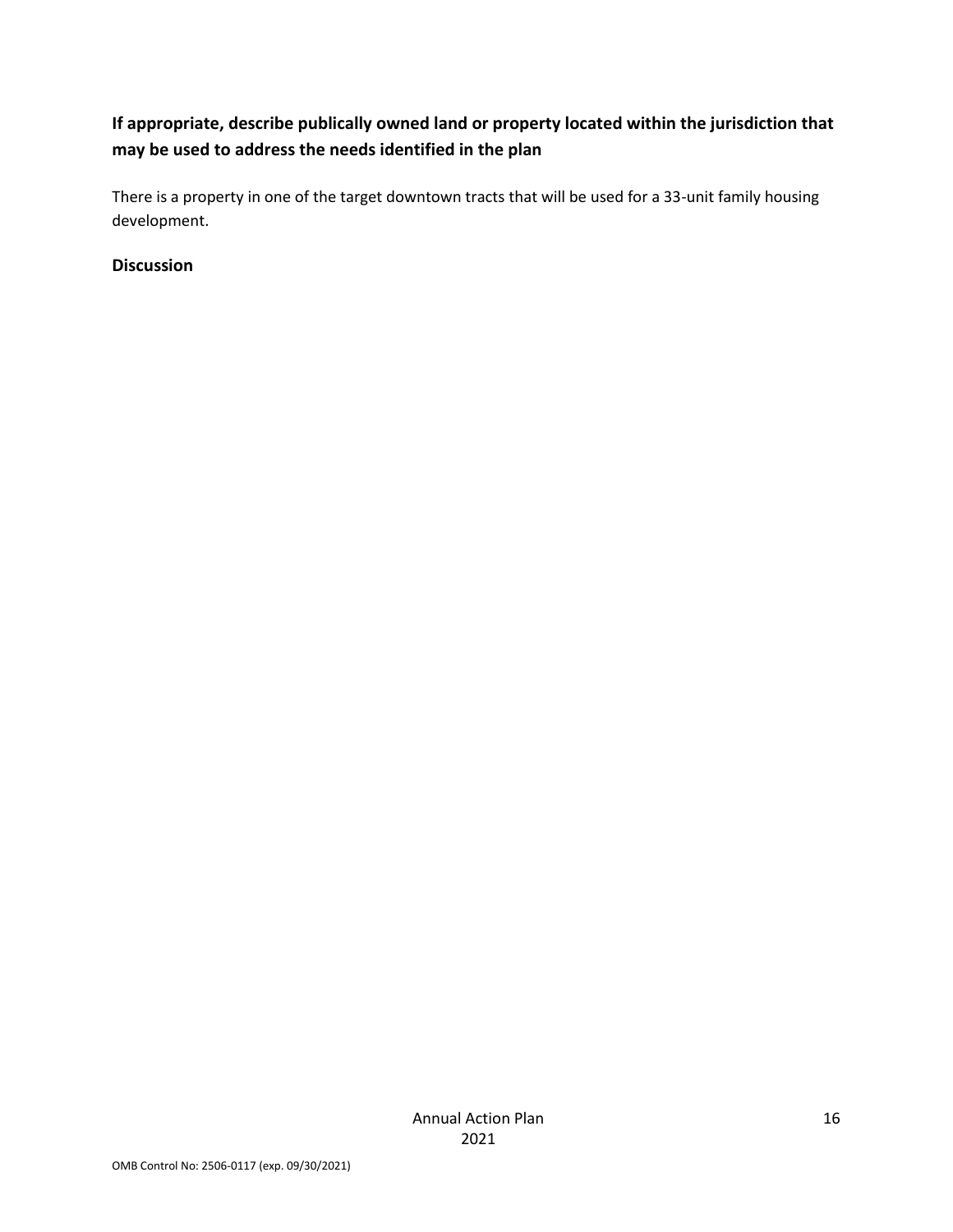# **Annual Goals and Objectives**

# **AP-20 Annual Goals and Objectives**

### **Goals Summary Information**

| Sort           | <b>Goal Name</b>       | <b>Start</b> | End  | Category               | Geographic      | <b>Needs Addressed</b> | <b>Funding</b> | <b>Goal Outcome Indicator</b>         |
|----------------|------------------------|--------------|------|------------------------|-----------------|------------------------|----------------|---------------------------------------|
| Order          |                        | Year         | Year |                        | Area            |                        |                |                                       |
|                | <b>Housing</b>         | 2018         | 2023 | Affordable Housing     | <b>CITYWIDE</b> | Housing                | CDBG:          | Rental units rehabilitated: 10        |
|                |                        |              |      | Homeless               |                 |                        | \$676,014      | Household Housing Unit                |
|                |                        |              |      | Non-Homeless           |                 |                        |                | Homeowner Housing Rehabilitated: 5    |
|                |                        |              |      | <b>Special Needs</b>   |                 |                        |                | Household Housing Unit                |
| $\overline{2}$ | <b>Social Services</b> | 2018         | 2023 | Non-Housing            | <b>CITYWIDE</b> | <b>Social Services</b> | CDBG:          | Public service activities other than  |
|                |                        |              |      | Community              |                 |                        | \$65,960       | Low/Moderate Income Housing           |
|                |                        |              |      | Development            |                 |                        |                | Benefit: 1,715 Persons Assisted       |
|                |                        |              |      | <b>Social Services</b> |                 |                        |                | (previously 90)                       |
|                |                        |              |      |                        |                 |                        |                | Homeless Person Overnight Shelter: 15 |
|                |                        |              |      |                        |                 |                        |                | <b>Persons Assisted</b>               |
| 3              | Administration         | 2018         | 2023 | Administration         | <b>CITYWIDE</b> | Administration         | CDBG:          | Other: 1 Other                        |
|                |                        |              |      |                        |                 |                        | \$87,946       |                                       |
| 4              | Public                 | 2018         | 2023 | Public Infrastructure  | <b>CITYWIDE</b> | Public                 | CDBG:          | Public Facility or Infrastructure     |
|                | Infrastructure         |              |      |                        |                 | Infrastructure         | \$208,000      | Activities other than Low/Moderate    |
|                |                        |              |      |                        |                 |                        |                | Income Housing Benefit: 4597 Persons  |
|                |                        |              |      |                        |                 |                        |                | Assisted                              |

**Table 4 – Goals Summary**

**Goal Descriptions**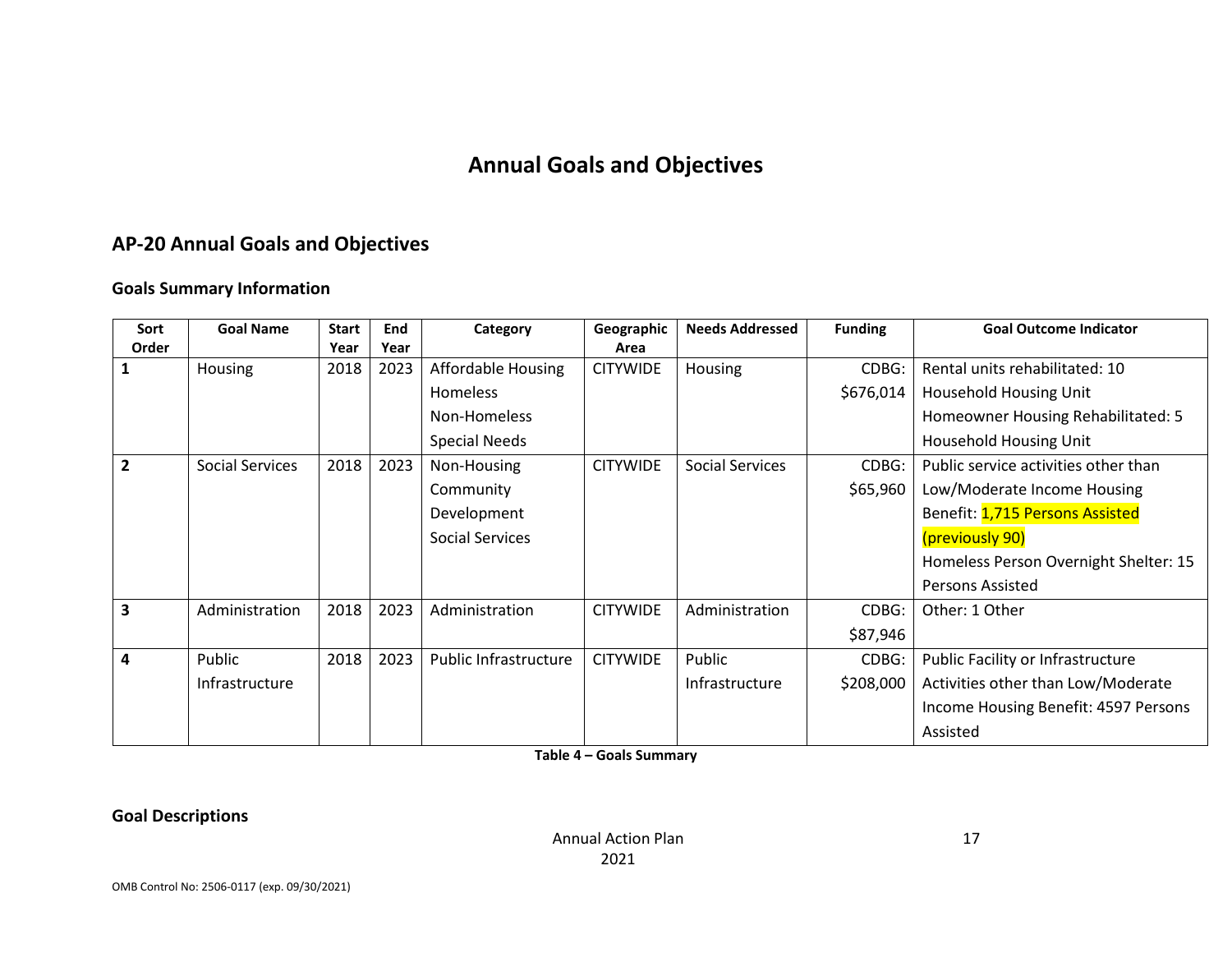| $\mathbf{1}$            | <b>Goal Name</b>           | <b>Housing</b>                                                                                                                                                                                                                                                                                                                                                                                                                                                                                                                                                               |  |  |  |  |
|-------------------------|----------------------------|------------------------------------------------------------------------------------------------------------------------------------------------------------------------------------------------------------------------------------------------------------------------------------------------------------------------------------------------------------------------------------------------------------------------------------------------------------------------------------------------------------------------------------------------------------------------------|--|--|--|--|
|                         | Goal<br><b>Description</b> | Funds will support the rehab of owner-occupied 2-4 unit buildings in the target area. There is a rehab specialist to assist with<br>projects, applicants must meet income requirements, and property owners are required to maintain affordability on<br>rehabbed units for 10 years.                                                                                                                                                                                                                                                                                        |  |  |  |  |
| $\overline{2}$          | <b>Goal Name</b>           | Social Services                                                                                                                                                                                                                                                                                                                                                                                                                                                                                                                                                              |  |  |  |  |
|                         | Goal<br><b>Description</b> | Funds will support three social service agencies: two hubs that serve target CDBG areas and a Meals on Wheels program. The<br>hubs provide a variety of services to low- to moderate-income individuals and families. Additional CDBG-CV funds will be<br>used for a community support program addressing substance use, mental health concerns, and housing insecurity and<br>homelessness. Additionally, funds will support provision of a neighborhood hotspot in Census Tract 252.02, Block Group 1<br>(known locally as the Bacon Street or Mission Hill neighborhood). |  |  |  |  |
| $\mathbf{3}$            | <b>Goal Name</b>           | Administration                                                                                                                                                                                                                                                                                                                                                                                                                                                                                                                                                               |  |  |  |  |
|                         | Goal<br><b>Description</b> | Administration is to be funded for office staff, equipment, supplies, and any other administrative expenses.                                                                                                                                                                                                                                                                                                                                                                                                                                                                 |  |  |  |  |
| $\overline{\mathbf{4}}$ | <b>Goal Name</b>           | Public Infrastructure                                                                                                                                                                                                                                                                                                                                                                                                                                                                                                                                                        |  |  |  |  |
|                         | Goal<br><b>Description</b> | Funds will support accessibility improvements to Biddeford's City Hall building, as identified in the city's ADA transition plan.<br>Removal of barriers will allow improved access for persons with disabilities.                                                                                                                                                                                                                                                                                                                                                           |  |  |  |  |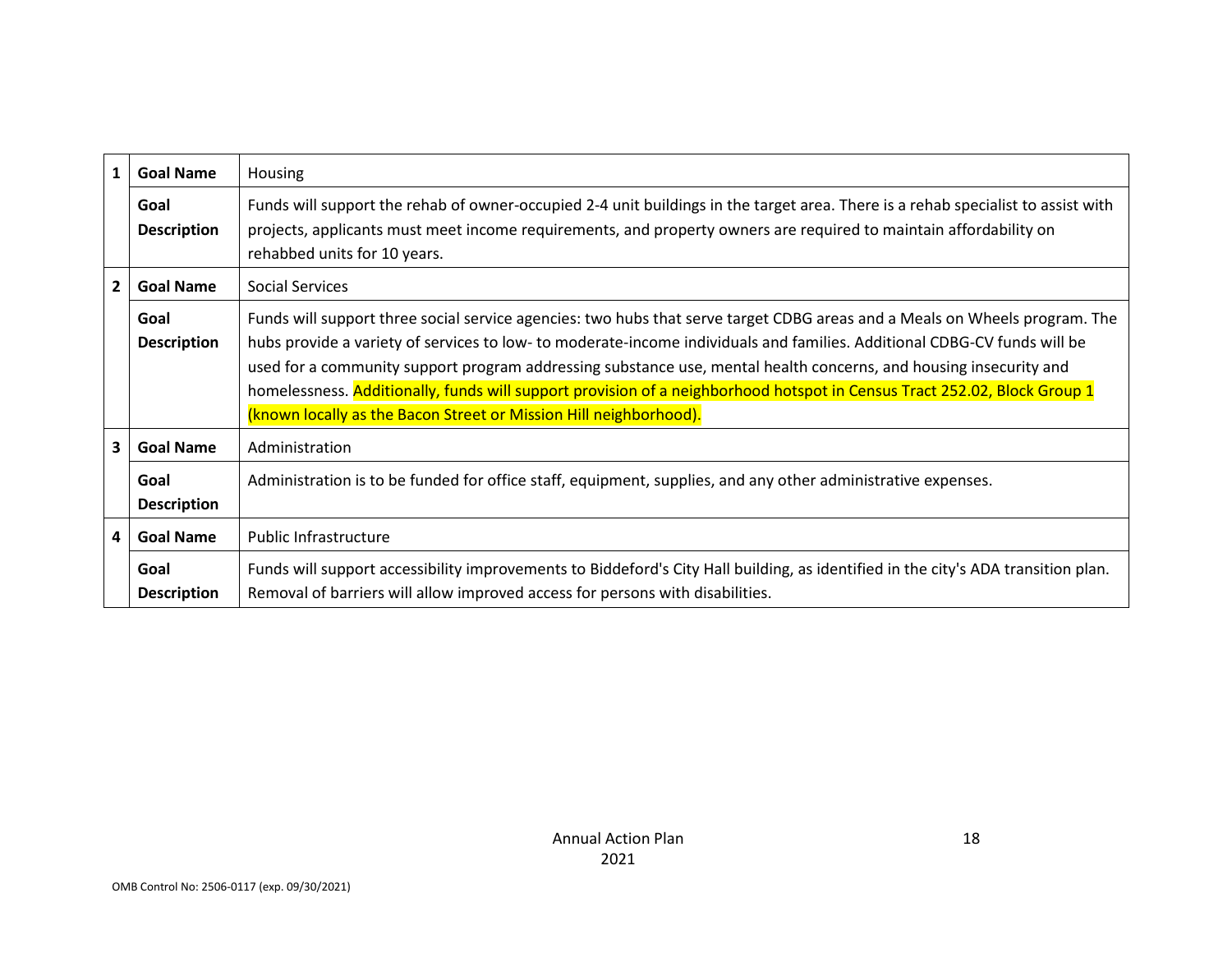# **Projects**

## **AP-35 Projects – 91.220(d)**

#### **Introduction**

Programs supported will be the three social service agencies, housing rehab, and ADA accessibility improvements.

#### **Projects**

| #              | <b>Project Name</b>           |
|----------------|-------------------------------|
| 1              | <b>Housing Rehabilitation</b> |
| $\mathfrak{p}$ | <b>Public Services</b>        |
| 3              | Public Infrastructure         |
|                | Administration                |

**Table 5 - Project Information**

#### **Describe the reasons for allocation priorities and any obstacles to addressing underserved needs**

The City continues to focus its efforts on target Census tracts, supporting two hubs and rehabilitation of owner-occupied 2- to 4-unit structures to preserve safe, healthy, and affordable housing. These are priorities due to high rates of LMI households in these tracts and health and safety issues in housing. COVID has been an obstacle to in-person outreach, which is more effective in connecting with and helping those who need assistance. Housing costs are also rising, making it challenging to preserve affordability.

The ADA Accessibility Improvements project is being added in order to address findings from the ADA Transition Plan, and the Housing Rehabilitation project is being updated to allow nonprofits and eligible properties outside the target Census tracts to apply.

The neighborhood hotspot project is being added in order to properly support the provision of this service to Census Tract 252.02, Block Group 1 (known locally as the Bacon Street or Mission Hill neighborhood), which is 97.6% low-to-moderate income persons.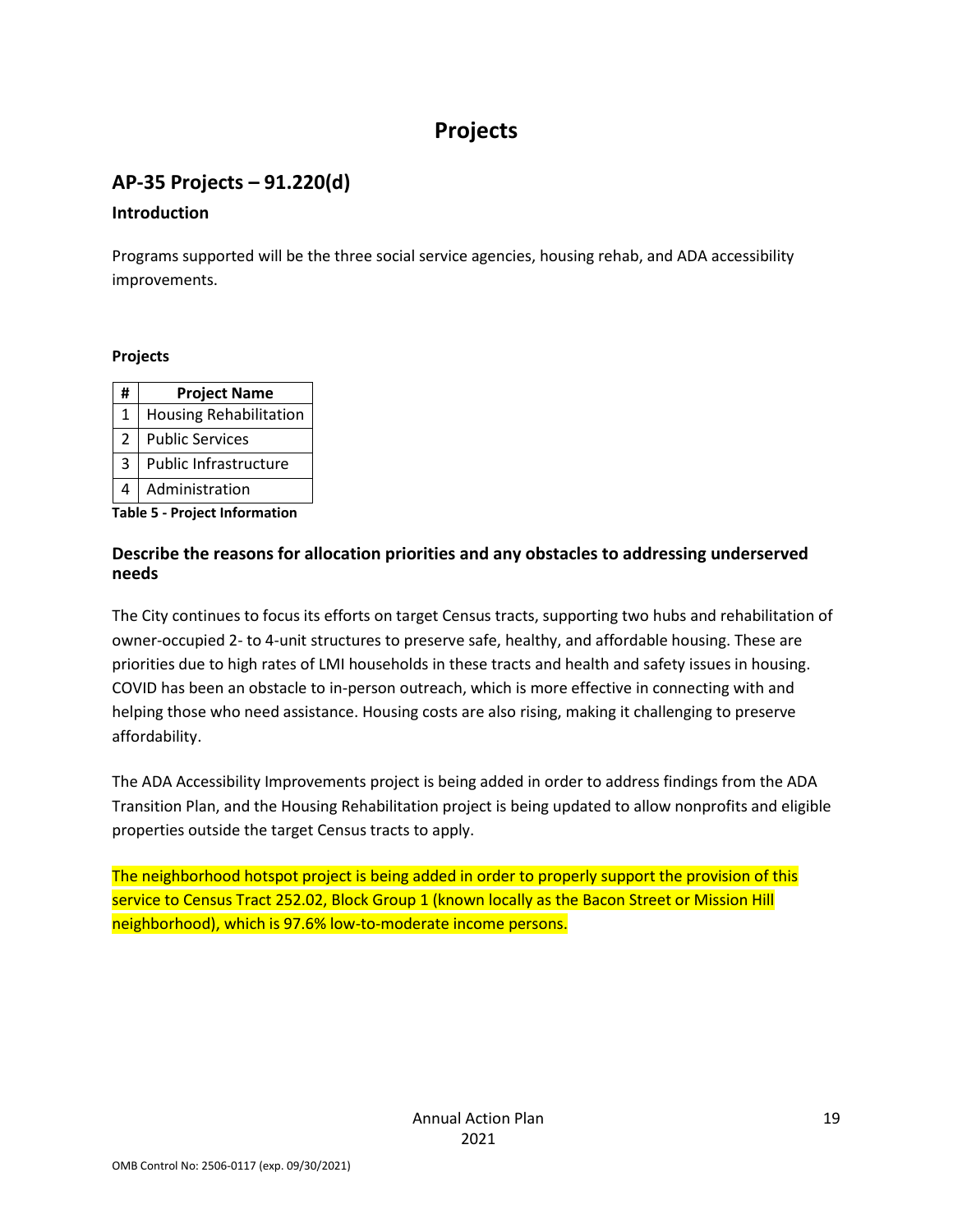# **AP-38 Project Summary**

**Project Summary Information**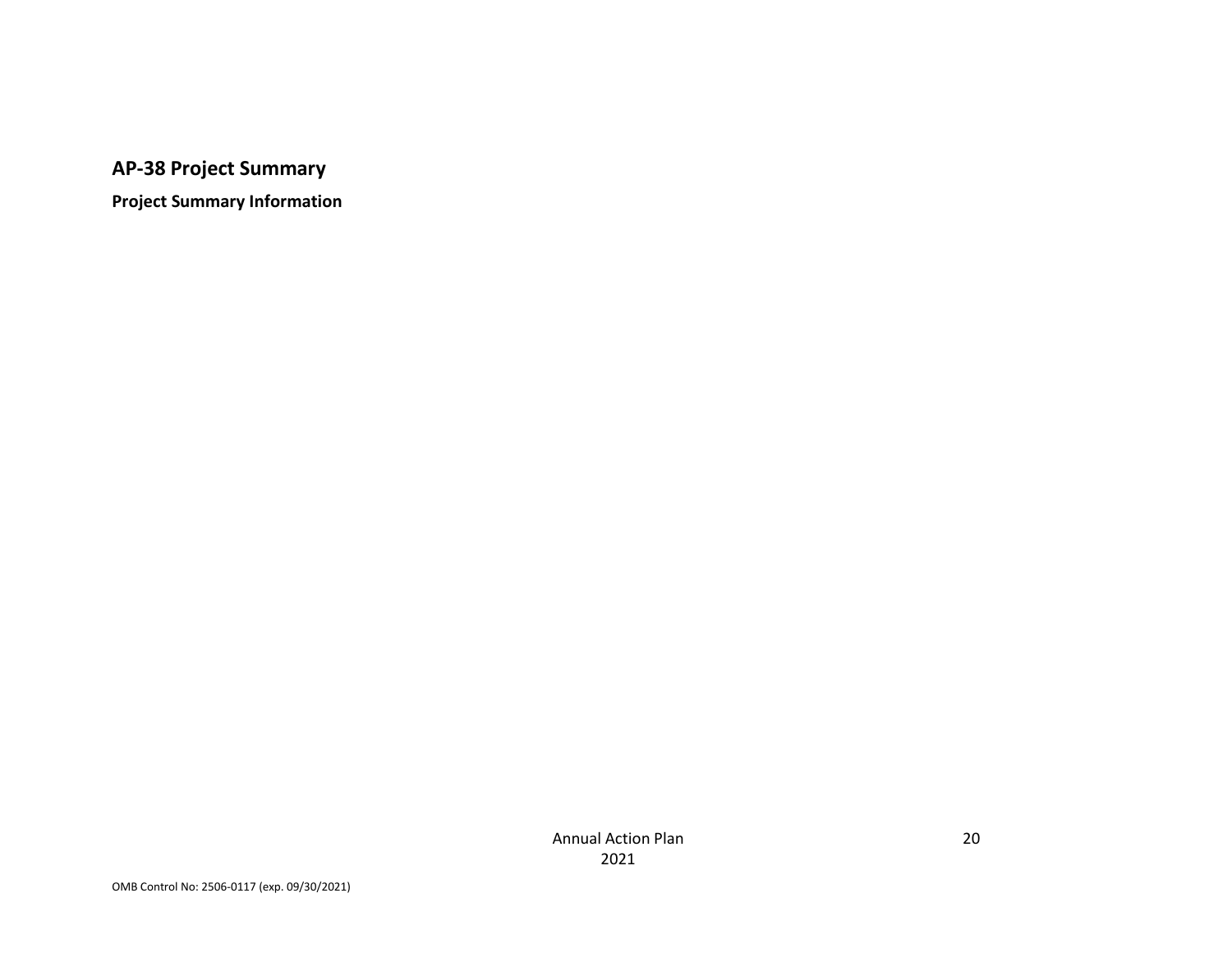| $\mathbf{1}$   | <b>Project Name</b>                                                                                     | <b>Housing Rehabilitation</b>                                                                                                                                                                                                                                                                                                                                                                                                                            |
|----------------|---------------------------------------------------------------------------------------------------------|----------------------------------------------------------------------------------------------------------------------------------------------------------------------------------------------------------------------------------------------------------------------------------------------------------------------------------------------------------------------------------------------------------------------------------------------------------|
|                | <b>Target Area</b>                                                                                      | <b>CITYWIDE</b>                                                                                                                                                                                                                                                                                                                                                                                                                                          |
|                | <b>Goals Supported</b>                                                                                  | Housing                                                                                                                                                                                                                                                                                                                                                                                                                                                  |
|                | <b>Needs Addressed</b>                                                                                  | Housing                                                                                                                                                                                                                                                                                                                                                                                                                                                  |
|                | <b>Funding</b>                                                                                          | CDBG: \$676,014                                                                                                                                                                                                                                                                                                                                                                                                                                          |
|                | <b>Description</b>                                                                                      | Housing Rehabilitation will focus on 2- to 4-unit structures in eligible<br>Census tracts, with 51% of the units being affordable at 80% of median<br>income for 10 years (\$519,268). There will also be Delivery Costs<br>associated with this project (\$114,000). Housing Rehabilitation                                                                                                                                                             |
|                | <b>Target Date</b>                                                                                      | 6/30/2022                                                                                                                                                                                                                                                                                                                                                                                                                                                |
|                | <b>Estimate the number</b><br>and type of families<br>that will benefit from<br>the proposed activities | 15 housing units with at least 8 units retaining 80% affordability                                                                                                                                                                                                                                                                                                                                                                                       |
|                | <b>Location Description</b>                                                                             | Priority 1, CDBG designated census tracts of 252.01 and 252.02. Priority 2,<br>Citywide.                                                                                                                                                                                                                                                                                                                                                                 |
|                | <b>Planned Activities</b>                                                                               | Rehabilitation of units in accordance with CDBG rules, and associated<br>program delivery costs, following this priority list: 1. owner occupants of<br>2- to 4-unit residential rental properties in eligible Census tracts 2.<br>nonprofit owners of 2- to 4-unit residential rental properties in eligible<br>Census tracts 3. owner occupants or nonprofit owners of 2- to 4-unit<br>residential rental properties outside of eligible Census tracts |
| $\overline{2}$ | <b>Project Name</b>                                                                                     | <b>Public Services</b>                                                                                                                                                                                                                                                                                                                                                                                                                                   |
|                | <b>Target Area</b>                                                                                      | <b>CITYWIDE</b>                                                                                                                                                                                                                                                                                                                                                                                                                                          |
|                | <b>Goals Supported</b>                                                                                  | <b>Social Services</b>                                                                                                                                                                                                                                                                                                                                                                                                                                   |
|                | <b>Needs Addressed</b>                                                                                  | <b>Social Services</b>                                                                                                                                                                                                                                                                                                                                                                                                                                   |
|                | <b>Funding</b>                                                                                          | CDBG: \$65,960                                                                                                                                                                                                                                                                                                                                                                                                                                           |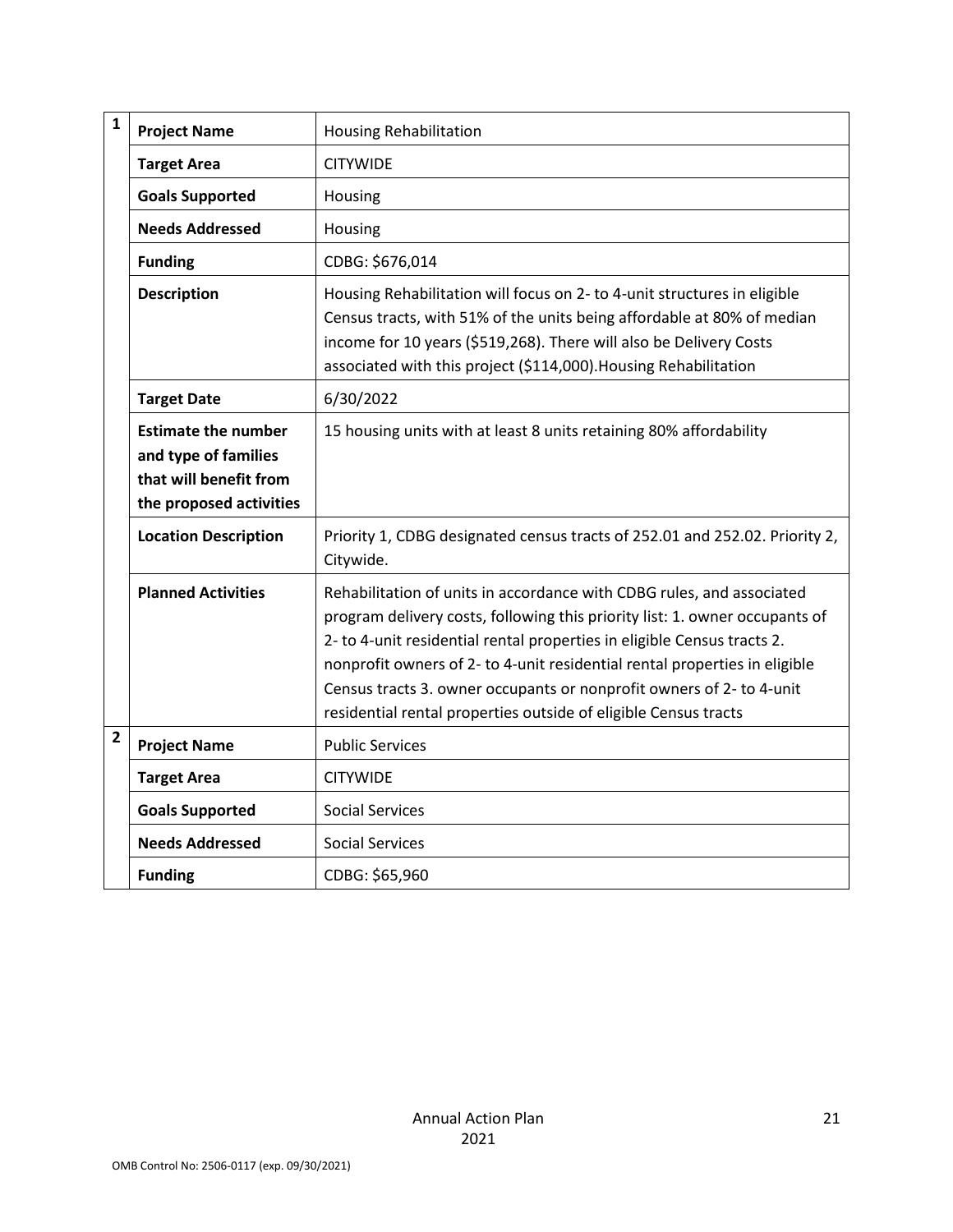|                         | <b>Description</b>                                                                                      | Biddeford will support three Public Service agencies with the maximum<br>15% of program funds (\$65,960). Seeds of Hope will run an Overnight<br>Warming Center during the winter months for people experiencing<br>homelessness, estimate of 15 people to be served (\$21,600). Southern<br>Maine Agency on Aging will operate its Meals on Wheels program,<br>providing meal delivery to 75 eligible seniors and persons with disabilities<br>(\$13,000). Apex Youth Connection will run an after-school program out of<br>the 46 Sullivan St Hub in a high-LMI neighborhood, estimate of 15<br>students aged 8 to 12 to be served (\$31,360). |
|-------------------------|---------------------------------------------------------------------------------------------------------|--------------------------------------------------------------------------------------------------------------------------------------------------------------------------------------------------------------------------------------------------------------------------------------------------------------------------------------------------------------------------------------------------------------------------------------------------------------------------------------------------------------------------------------------------------------------------------------------------------------------------------------------------|
|                         | <b>Target Date</b>                                                                                      | 6/30/2022                                                                                                                                                                                                                                                                                                                                                                                                                                                                                                                                                                                                                                        |
|                         | <b>Estimate the number</b><br>and type of families<br>that will benefit from<br>the proposed activities | Seeds of Hope - 15 people experiencing homelessness<br>Meals on Wheels - 75 eligible seniors and persons with disabilities<br>Apex - 15 students 15 students aged 8 to 12<br>Neighborhood Hotspot - the hotspot will benefit persons within Census<br>Tract 252.02, Block Group 1, locally known as the Bacon Street<br>neighborhood, with a total population of 1,665.                                                                                                                                                                                                                                                                          |
|                         | <b>Location Description</b>                                                                             | Seeds of Hope operates at 35 South St. Meals on Wheels operates<br>citywide, with offices at 189 Alfred St. Apex Youth Connection operates<br>this program at the Hub at 46 Sullivan St, and their headquarters is at 45<br>Granite St.                                                                                                                                                                                                                                                                                                                                                                                                          |
|                         | <b>Planned Activities</b>                                                                               | Seeds of Hope - Overnight Warming Center during the winter months for<br>people experiencing homelessness<br>Southern Maine Agency on Aging - Meals on Wheels program, providing<br>meal delivery to eligible seniors and persons with disabilities<br>Apex Youth Connection - after-school program out of the Neighborhood<br>Hub in a high-LMI neighborhood<br>Hotspot extension installation, maintenance, and internet service for<br>Census Tract 252.02, Block Group 1.                                                                                                                                                                    |
| $\overline{\mathbf{3}}$ | <b>Project Name</b>                                                                                     | Public Infrastructure                                                                                                                                                                                                                                                                                                                                                                                                                                                                                                                                                                                                                            |
|                         | <b>Target Area</b>                                                                                      | <b>CITYWIDE</b>                                                                                                                                                                                                                                                                                                                                                                                                                                                                                                                                                                                                                                  |
|                         | <b>Goals Supported</b>                                                                                  | Public Infrastructure                                                                                                                                                                                                                                                                                                                                                                                                                                                                                                                                                                                                                            |
|                         | <b>Needs Addressed</b>                                                                                  | Public Infrastructure                                                                                                                                                                                                                                                                                                                                                                                                                                                                                                                                                                                                                            |
|                         | <b>Funding</b>                                                                                          | CDBG: \$208,000                                                                                                                                                                                                                                                                                                                                                                                                                                                                                                                                                                                                                                  |
|                         | <b>Description</b>                                                                                      | The city will make ADA accessibility improvements at City Hall, as<br>identified in the ADA Self-Evaluation and Transition Plan.                                                                                                                                                                                                                                                                                                                                                                                                                                                                                                                 |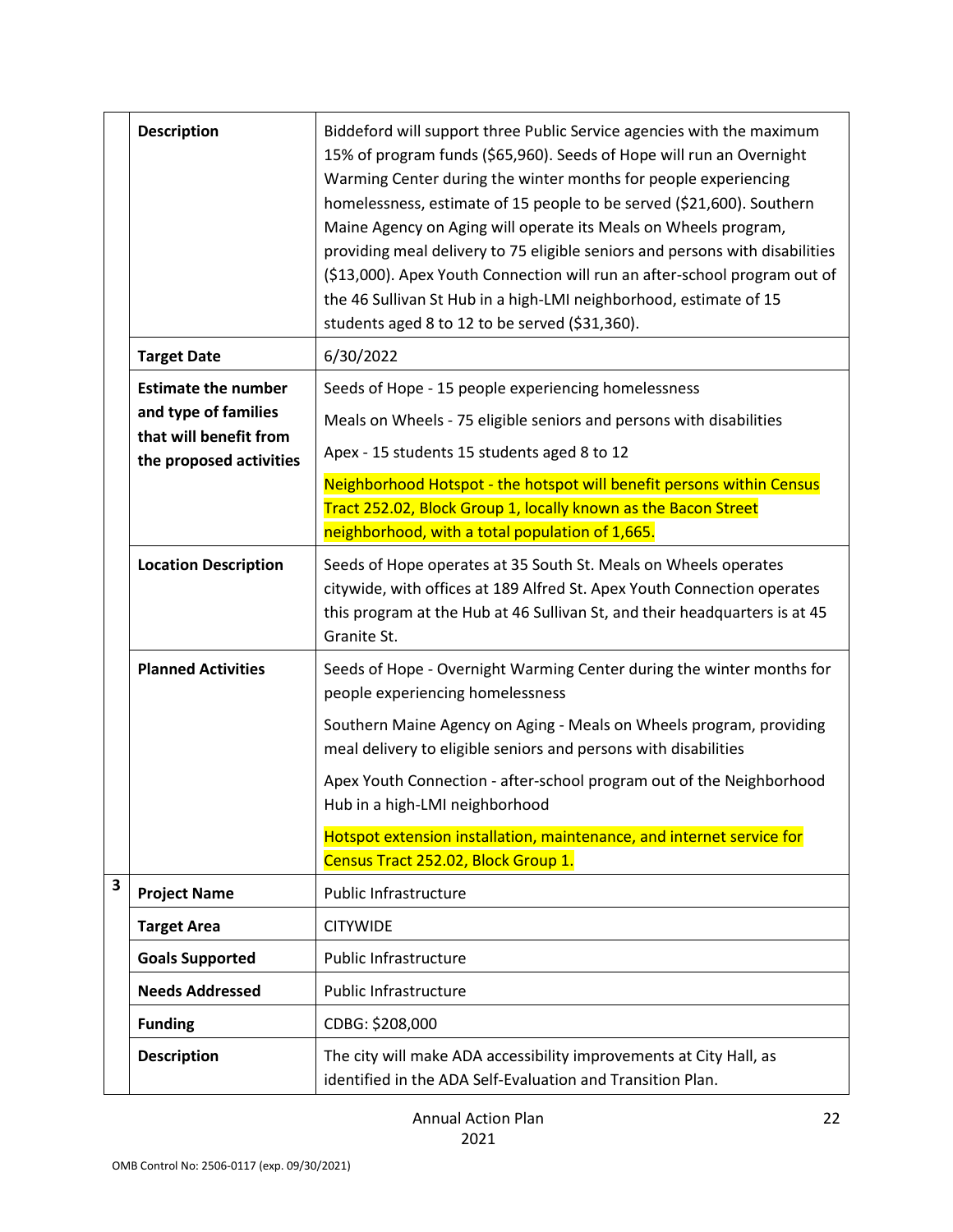|   | <b>Target Date</b>                                                                                      | 6/30/2022                                                                                                                         |
|---|---------------------------------------------------------------------------------------------------------|-----------------------------------------------------------------------------------------------------------------------------------|
|   | <b>Estimate the number</b><br>and type of families<br>that will benefit from<br>the proposed activities | The ADA improvements will benefit persons with disabilities citywide, a<br>population of 4,597 people.                            |
|   | <b>Location Description</b>                                                                             | City Hall, 205 Main Street                                                                                                        |
|   | <b>Planned Activities</b>                                                                               | Installation of ADA signage and accessibility improvements to bathrooms,<br>service counters, offices/assembly areas, and stairs. |
| 4 | <b>Project Name</b>                                                                                     | Administration                                                                                                                    |
|   | <b>Target Area</b>                                                                                      | <b>CITYWIDE</b>                                                                                                                   |
|   | <b>Goals Supported</b>                                                                                  | Administration                                                                                                                    |
|   | <b>Needs Addressed</b>                                                                                  | Administration                                                                                                                    |
|   | <b>Funding</b>                                                                                          | CDBG: \$87,946                                                                                                                    |
|   | <b>Description</b>                                                                                      | Administer the CDBG program                                                                                                       |
|   | <b>Target Date</b>                                                                                      | 6/30/2022                                                                                                                         |
|   | <b>Estimate the number</b><br>and type of families<br>that will benefit from<br>the proposed activities | N/A                                                                                                                               |
|   | <b>Location Description</b>                                                                             | City based                                                                                                                        |
|   | <b>Planned Activities</b>                                                                               | Provide administrative oversight and support administrative costs of the<br>CDBG program                                          |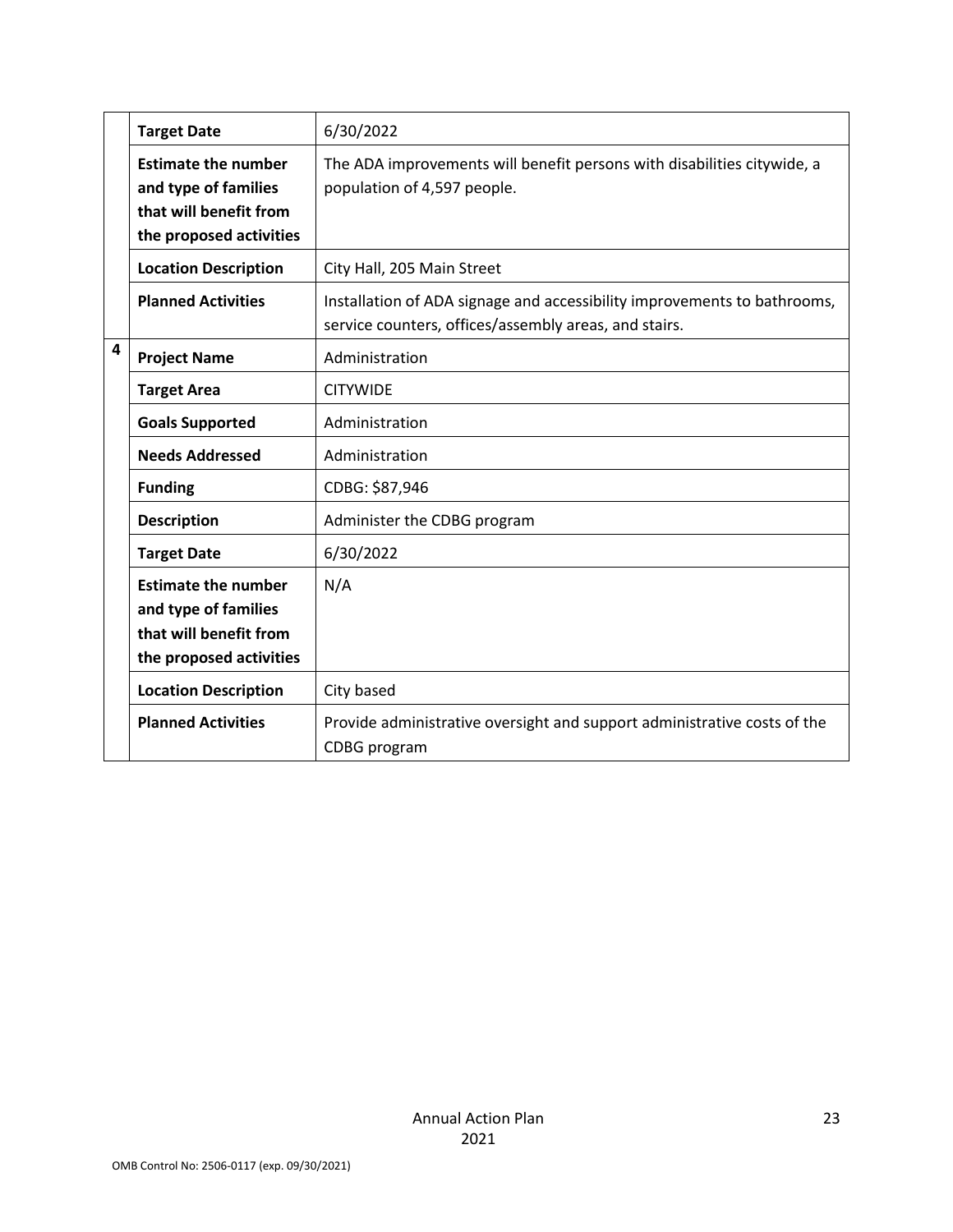# **AP-50 Geographic Distribution – 91.220(f)**

## **Description of the geographic areas of the entitlement (including areas of low-income and minority concentration) where assistance will be directed**

For both owner-occupied and nonprofit-owned 2- to 4-unit residential buildings, assistance is directed within the CDBG eligible census tracts as the first priority (with greater than 51% LMI), with rehabilitation permitted outside of these tracts as a second priority. Social Service assistance is directed within the CDBG eligible census tracts (with greater than 51% LMI).

#### **Geographic Distribution**

|                 | Target Area   Percentage of Funds |
|-----------------|-----------------------------------|
| <b>CITYWIDE</b> |                                   |

**Table 6 - Geographic Distribution** 

### **Rationale for the priorities for allocating investments geographically**

All projects this year are targeted for our CDBG eligible tracts, with the highest rates of low- and moderate-income (LMI) households. There will be focused delivery of services through the two hubs, as well as by Meals on Wheels. The housing rehabilitation program represents targeted investments that preserve affordable housing, improve the quality of the home, and increase base value, leading to private neighborhood re-investment. With the amendment to allow nonprofits to apply for rehab funds, the priority location is the identified Census tracts, but eligible properties outside the Census tracts can be considered. Additionally, there is an amendment to allow eligible owner-occupied properties outside the Census tracts to apply.

There is an amendment to support a neighborhood hotspot in Census Tract 252.02, Block Group 1 (known locally as the Bacon Street or Mission Hill neighborhood). This is a targeted area of interest for CDBG support because of its high LMI population.

#### **Discussion**

The CDBG program has refined its goals and objectives to provide direct investment into CDBG eligible tracts to meet the needs of LMI households and address issues associated with increasing homelessness and other economic related issues. Continuing this targeted approach will ensure timely reporting.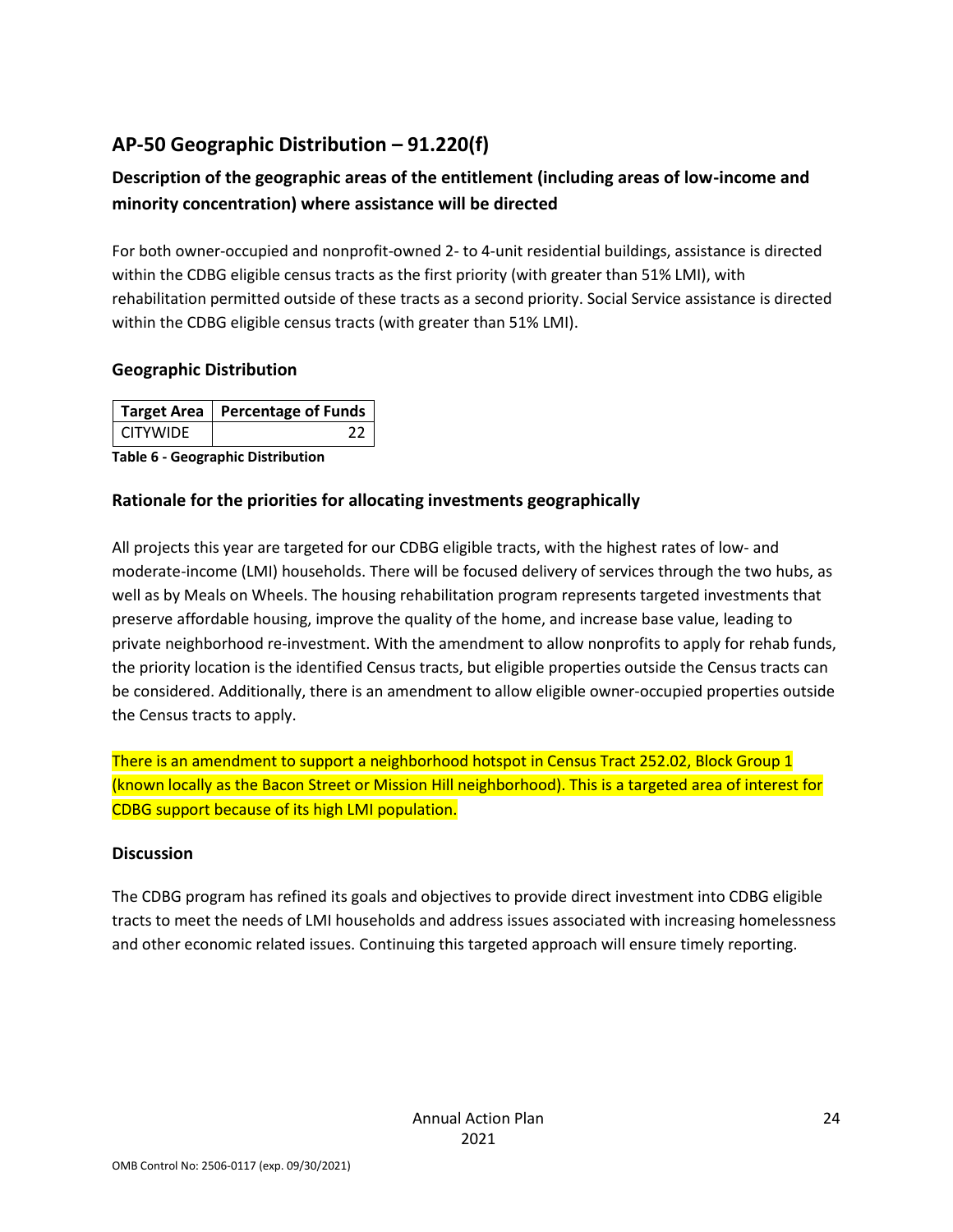# **Program Specific Requirements**

# **AP-90 Program Specific Requirements – 91.220(l)(1,2,4)**

#### **Introduction:**

The goals, objectives, and overall benefit of this AAP represent Year 4 of the Consolidated Plan.

### **Community Development Block Grant Program (CDBG) Reference 24 CFR 91.220(l)(1)**

Projects planned with all CDBG funds expected to be available during the year are identified in the Projects Table. The following identifies program income that is available for use that is included in projects to be carried out.

| 1. The total amount of program income that will have been received before the start of the next   |          |
|---------------------------------------------------------------------------------------------------|----------|
| program year and that has not yet been reprogrammed                                               | $\Omega$ |
| 2. The amount of proceeds from section 108 loan guarantees that will be used during the year to   |          |
| address the priority needs and specific objectives identified in the grantee's strategic plan.    | 0        |
| 3. The amount of surplus funds from urban renewal settlements                                     | $\Omega$ |
| 4. The amount of any grant funds returned to the line of credit for which the planned use has not |          |
| been included in a prior statement or plan                                                        | $\Omega$ |
| 5. The amount of income from float-funded activities                                              | $\Omega$ |
| <b>Total Program Income:</b>                                                                      |          |

#### **Other CDBG Requirements**

| 1. The amount of urgent need activities                                                                                                                                                                                                                                                                                                                                                                       | $\Omega$ |
|---------------------------------------------------------------------------------------------------------------------------------------------------------------------------------------------------------------------------------------------------------------------------------------------------------------------------------------------------------------------------------------------------------------|----------|
| 2. The estimated percentage of CDBG funds that will be used for activities that benefit<br>persons of low and moderate income. Overall Benefit - A consecutive period of one,<br>two or three years may be used to determine that a minimum overall benefit of 70%<br>of CDBG funds is used to benefit persons of low and moderate income. Specify the<br>years covered that include this Annual Action Plan. | 0.70%    |
|                                                                                                                                                                                                                                                                                                                                                                                                               |          |